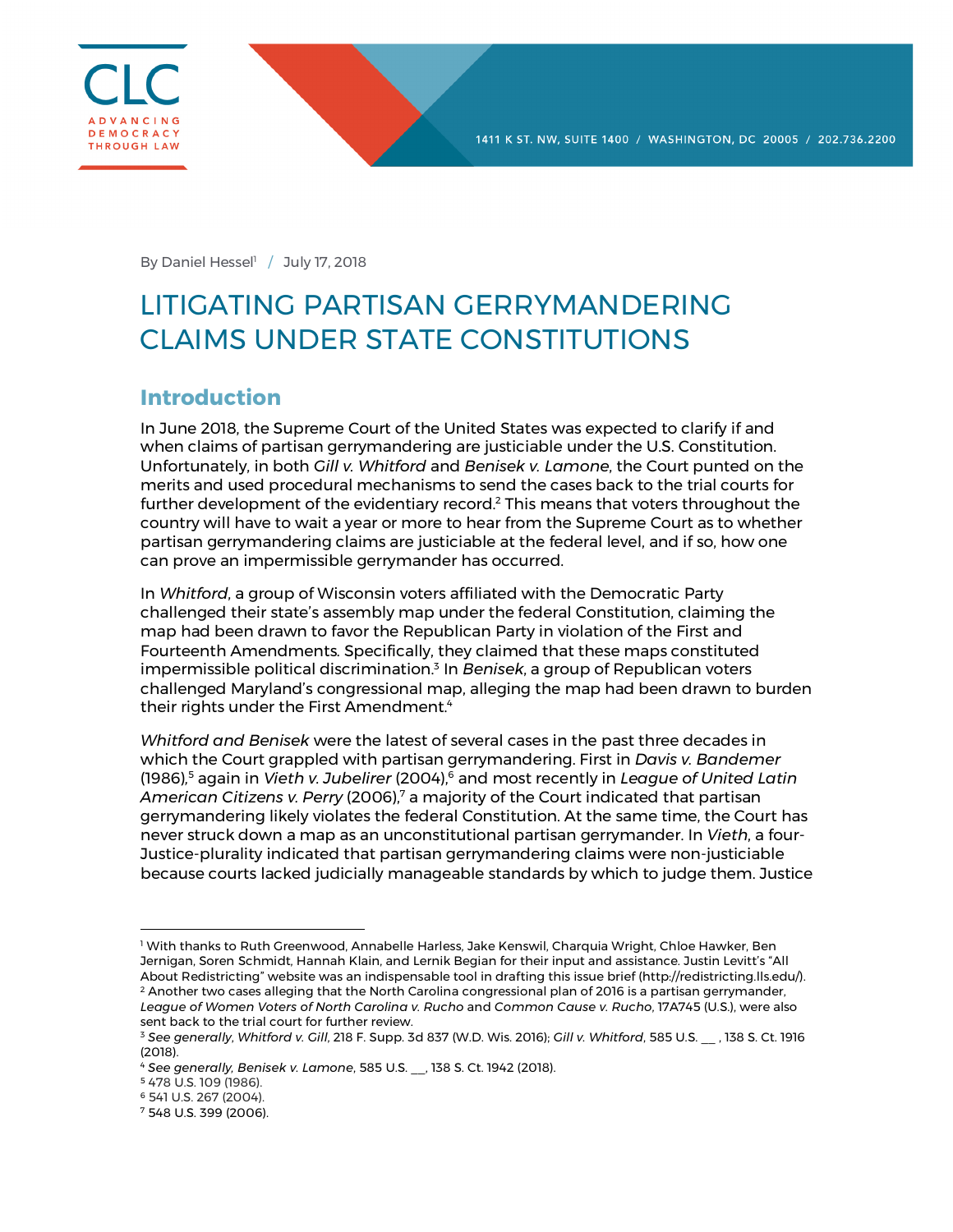Kennedy concurred in the judgment, but refused to rule out the possibility of a manageable standard, inviting further litigation on the issue.

The Wisconsin state assembly map at issue in *Whitford* was drawn with precision to systematically advantage voters of one political party and disadvantage voters of the opposing party for the entire decade, regardless of the will of the electorate. The plaintiffs in the case proposed a three-part standard by which courts can judge partisan gerrymanders.

The Court was conspicuously silent on the merits of the test proposed in *Whitford,* but only two Justices would have entirely dismissed the case. Seven Justices thought it worthwhile to send the case back to the trial court for the hearing of additional districtspecific evidence as to standing, and perhaps liability. This suggests that there may still be a federal standard set for judging unconstitutional partisan gerrymandering.

Regardless of what (if anything) the Court eventually says about the justiciability of partisan gerrymandering claims under the federal Constitution, state law may provide an important bulwark against politicians manipulating district maps for their own gain. A majority of state constitutions contain provisions that address redistricting and include requirements that map-drawers must follow. If the Supreme Court renders partisan gerrymandering claims non-justiciable under the federal Constitution, or sets a standard that addresses only the most extreme gerrymanders, these state provisions could be used to challenge gerrymanders that might survive federal constitutional scrutiny.

In any event, the next round of redistricting is steadily approaching and with it, the next round in the fight against partisan gerrymandering will begin. The Supreme Court may help chart the course of that fight, but state constitutional provisions will also prove crucial. Indeed, in several states, courts have already used such provisions to strike down politically motivated maps.

This issue brief examines how state constitutional provisions have been used to challenge political gerrymanders. It begins by discussing several types of provisions included in various state constitutions. Next, it delves into the details of some exemplary cases in which state courts have held that districting plans violate state constitutional provisions. Finally, the Appendix provides an overview of state constitutions that include the provisions outlined in Part II.

### **Relevant State Constitutional Provisions**

There are several types of state constitutional provisions that address redistricting. Many of these provisions have been used to challenge district plans on partisan gerrymandering grounds. The initial discussion of these provisions is somewhat generalized; while multiple states have similar types of provisions, the provisions are not necessarily identical and do not necessarily have the same legal effect in each state.

### **Explicit Prohibitions on Undue Favoritism**

Several states have constitutional prohibitions on districts that unduly favor or disfavor political parties, incumbents, or groups.<sup>8</sup> In several instances, such provisions were

<sup>8</sup> *See, e.g.*, CAL. CONST. art. XXI, § 2(e); FLA. CONST. art. III, § 20(a).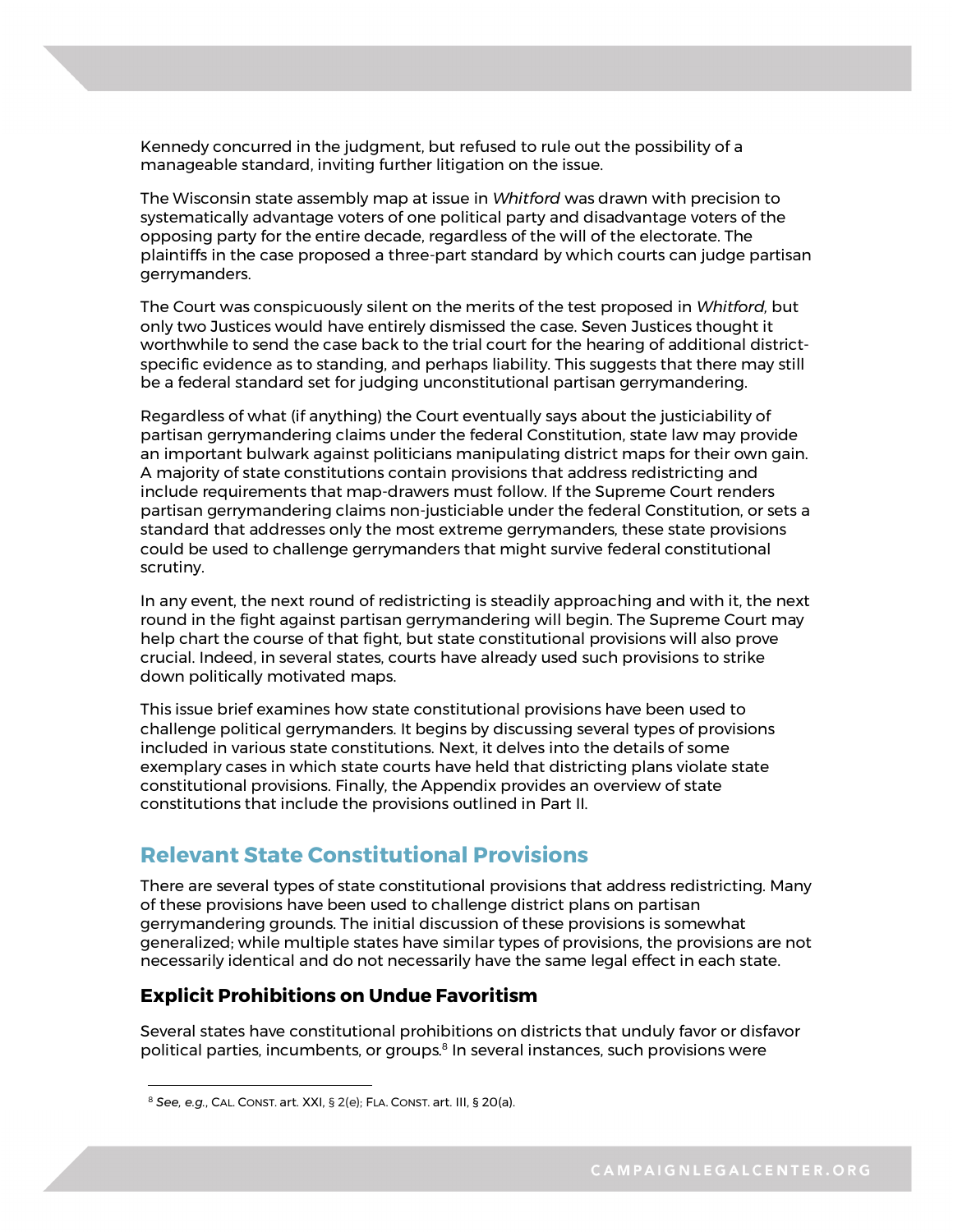included in state constitutions as part of broader amendments to create independent redistricting commissions.<sup>9</sup> In such cases, the commissions remove (to varying extents) the districting process from the hands of politicians, which might in and of itself curb extreme partisan gerrymandering.

However, these provisions are not exclusive to states that have independent commissions,10 and can serve as an important constitutional check on legislatures that engage in partisan gerrymandering. Indeed, these provisions – particularly those that mention political parties – are the most explicit ways in which state constitutions prohibit partisan gerrymanders.

### **Compactness and Contiguity Requirements**

The most common state constitutional provisions affecting political gerrymandering are those that require districts to be compact and/or contiguous. While these two criteria are technically distinct from one another, they often operate together.

Contiguity is the simpler of the two criteria. Typically, courts define a contiguous district as one in which the district's territory is entirely connected and uninterrupted by other territory.<sup> $\text{II}$ </sup> In other words, the contiguity requirement implies that any geographical point in a district can be reached from any other point in that district without crossing into another district. In some cases, this definition allows for a district to be connected through bodies of water, rather than land.

Courts have had a more difficult time developing a precise definition of compactness and have used several different standards for assessing whether a district is compact. In some cases, compactness is determined by mathematical formulas to measure, for example, whether a district's boundaries "'are as nearly equidistant as possible from the geographic center of the area."<sup>12</sup> In other instances, compactness is assessed through "visual inspection" of a district's shape<sup>13</sup> or can require districts with the absence of irregular shapes and finger-like extensions.<sup>14</sup> At times, compactness is not defined solely geographically or geometrically. Some courts have held that compactness refers to "more than mere geography,"<sup>15</sup> and that it may refer not "'to geometric shapes but to the ability of citizens to relate to each other and their representatives and to the ability of representatives to relate effectively to their constituency.'"16

<sup>9</sup> *See, e.g.*, ARIZ. CONST. art. IV, part 2; CAL. CONST. art. XXI, § 2(e).

<sup>10</sup> *See, e.g.*, FLA. CONST. art. III, § 20(a).

<sup>11</sup> *See, e.g.*, *In re Constitutionality of House Joint Resolution 25E*, 863 So.2d 1176, 1179 (Fla. 2003) ("This Court has defined 'contiguous' as 'being in actual contact: touching along a boundary or at a point.' A district lacks contiguity 'when a part is isolated from the rest by the territory of another district' or when the lands 'mutually touch only at a common corner or right angle.'" (citation omitted)); *In re 2003 Legislative Apportionment of the House of Representatives*, 827 A.2d 810, 815-16 (Me. 2003); *In re Legislative Districting of the State*, 805 A.2d 292, 320 (Md. 2002) ("[C]ontiguous territory is territory touching, adjoining and connected, as distinguished from territory separated by other territory.")

<sup>12</sup> *In re Reapportionment of the Colo. Gen. Assembly*, 647 P.2d 191, 193 (Colo. 1982) (en banc) (quoting *Acker v. Love*, 496 P.2d 75, 76 (Colo. 1972).

<sup>13</sup> *Mellow v. Mitchell,* 607 A.2d 204, app. A at 216 (Pa. 1992).

<sup>14</sup> *Kawamoto v. Okata,* 868 P.2d 1183, 1186 n.7 (Haw. 1994). Importantly, *Kawamoto* further noted that "reapportionment plans that do not meet [compactness and contiguity] requirements normally fail because there is evidence of an intent to discriminate." *Id*.

<sup>&</sup>lt;sup>15</sup> Parella v. Montalbano, 899 A.2d 1226, app. A at 1252 (R.I. 2006) ("[C]ompactness'[] refer[s] to something 823 P.2d 545more than mere geography.").

<sup>16</sup> *Wilson v. Eu,* 823 P.2d 545, 553 (Cal. 1992) (en banc).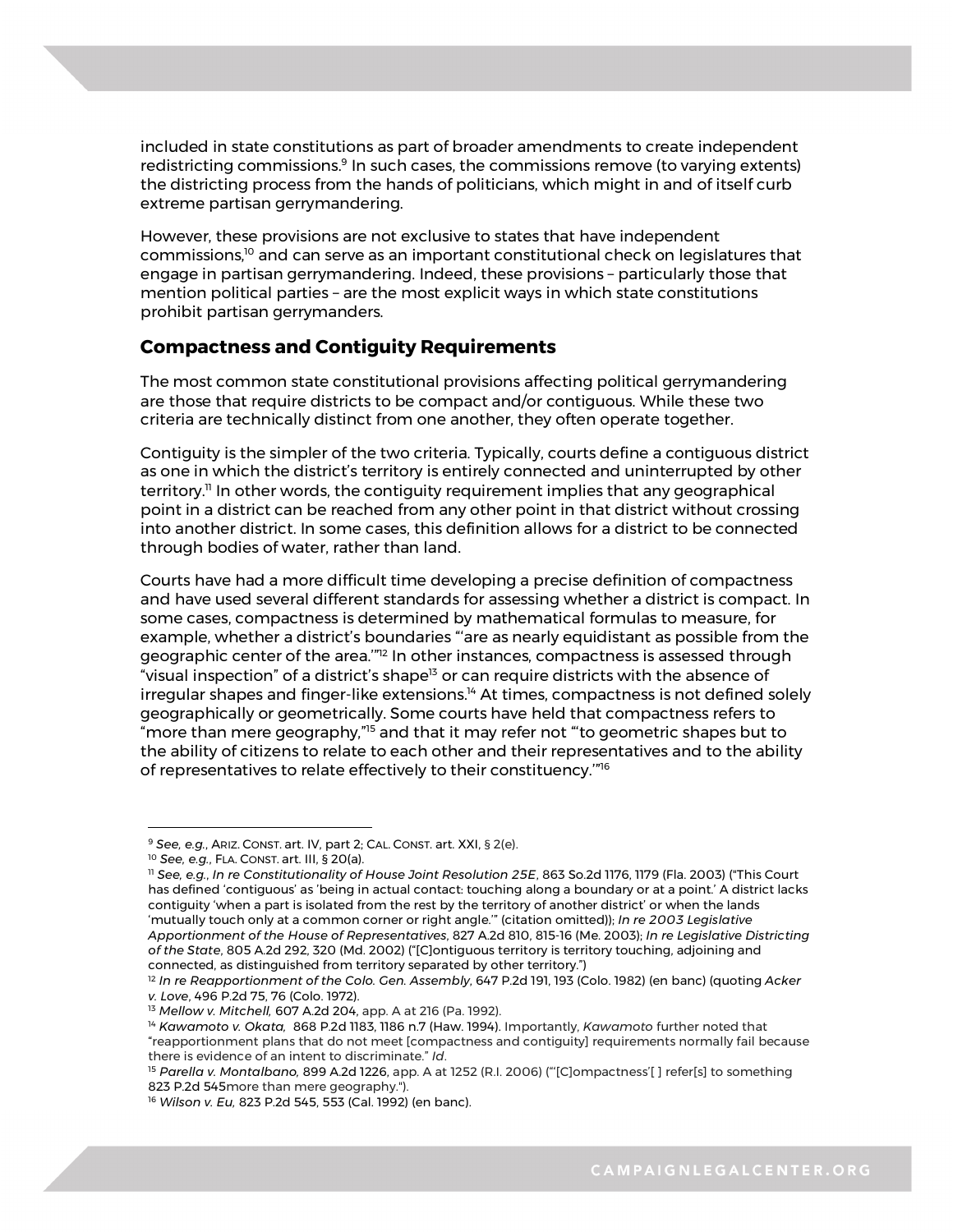With a few exceptions, courts have been generally reluctant to strike down districting plans based on allegations of non-compactness or non-contiguity. As a general matter, courts have held that constitutional mandates of compactness are not absolute and can be considered as one of myriad districting factors.<sup>17</sup> Consequently, courts will generally not require a map to contain maximally compact districts; even when plaintiffs present alternate maps with more compact districts, courts tend not to second-guess the legislature.

Notwithstanding most state courts' reluctance to overturn legislative maps based on insufficient compactness and contiguity, the highest courts in some states have been more aggressive. As discussed more extensively below, several state courts have held unconstitutional maps featuring non-compact districts. In each of these cases, courts found that compactness was subverted to political considerations, such as incumbent protection.

Moreover, even as other state courts have declined to use compactness and contiguity requirements to overturn legislative maps, some have acknowledged that such requirements are designed to check extreme political gerrymanders. For example, even as it deferred to the legislature while acknowledging that the state's districts were "to say the least, irregular in form," New York's highest court noted that its state's constitutional compactness and contiguity requirements were "adopted for the salutary purpose of averting the political gerrymander.<sup>"18</sup> As politicians become more blatant in their attempts to draw partisan gerrymanders – and as technology allows them to do so with unprecedented precision – courts may breathe new life into compactness requirements.

### **Political and Geographic Boundaries**

Several states have redistricting criteria that require maps to consider existing political boundaries, such as municipal and/or county lines within the state. In some respects, these requirements overlap with compactness requirements. In Rhode Island, for example, there is no explicit constitutional requirement that maps follow existing political boundaries, but the state's Supreme Court has interpreted the constitutional compactness requirement to refer to historical and political boundaries at least as much as district shape.19 In other instances, however, provisions requiring that existing political boundaries be respected stand alone, and are interpreted independently of compactness requirements.

Like compactness provisions, these types of provisions are rarely considered absolute in their own right and courts have generally allowed legislatures to draw maps that prioritize other factors over political boundaries. This is especially true given the requirement that states comply with federal obligations, such as population equity and the creation of majority-minority districts. Notwithstanding a general willingness of courts to allow legislatures to draw maps that cross existing political boundaries, there has been at least one instance of a court overturning maps for failure to comply with

<sup>4</sup> (Va. 2018). <sup>17</sup> For a recent decision with similar reasoning, *see e.g.*, *Vesilind v. Va. State Bd. of Elections*, 813 S.E.2d 739

<sup>18</sup> *Matter of Schneider v. Rockefeller*, 31 N.Y.2d 420, 430 (N.Y. 1972).

<sup>19</sup> *Parella*, 899 A.2d at 1244.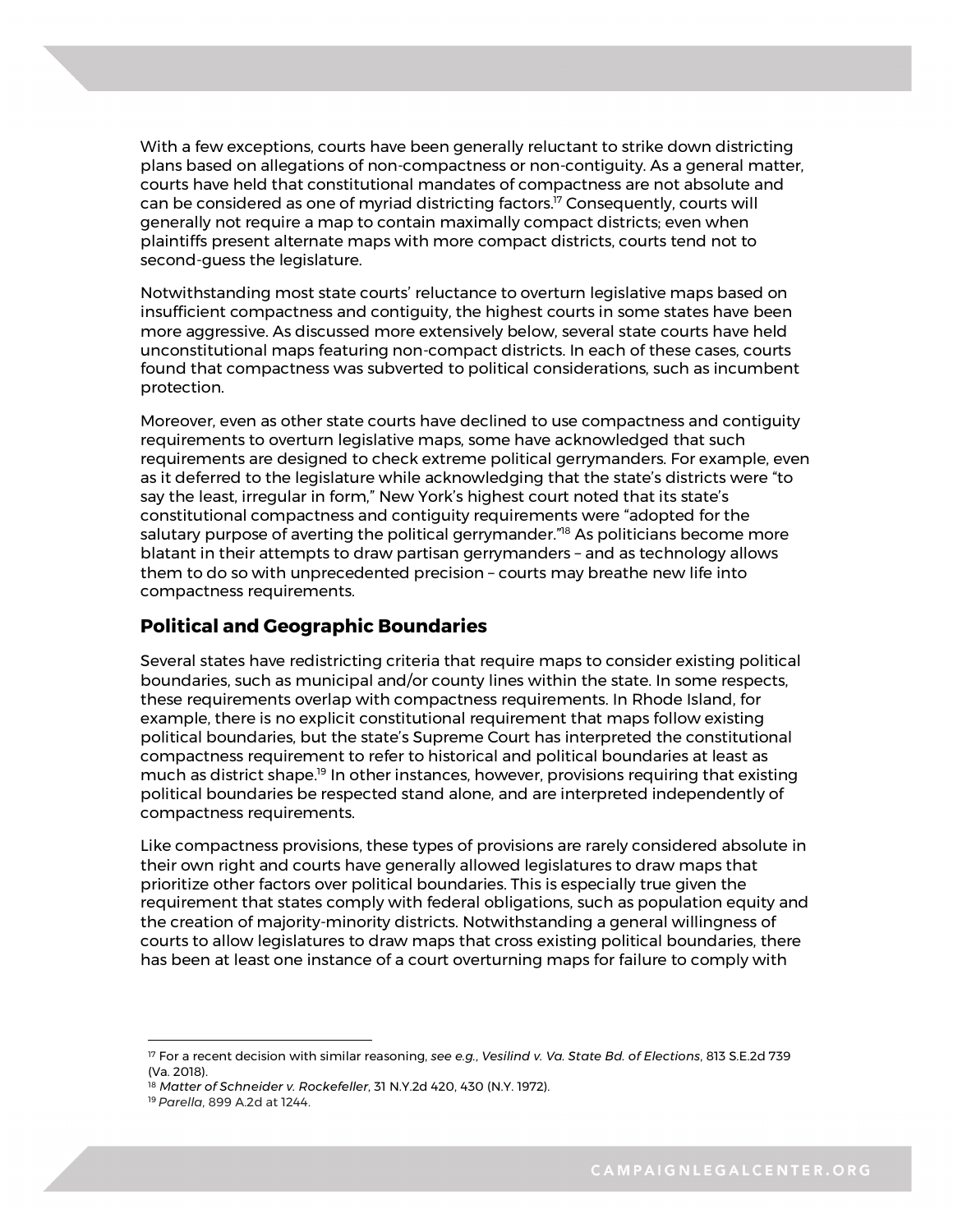existing boundaries.<sup>20</sup> In this regard, such provisions might be useful to combat partisan gerrymanders.

### **Preserving Communities of Interests**

Several states constitutions requires mapmakers to consider and preserve communities of interest; some also define the term. California's Constitution, for example, defines a community of interest as "a contiguous population which shares common social and economic interests that should be included within a single district for purposes of its effective and fair representation."<sup>21</sup> It includes as examples of such shared interests "those common to an urban area, a rural area, an industrial area, or an agricultural area, and those common to areas in which the people share similar living standards, use the same transportation facilities, have similar work opportunities, or have access to the same media of communication relevant to the election process."<sup>22</sup> Colorado's Constitution also offers a non-exclusive list of characteristics to consider: "ethnic, cultural, economic, trade area, geographic, and demographic factors."23 Other constitutions refer to socio-economic areas, $24$  which may imply a more precise and limited set of criteria by which to gauge a community of interest.

Perhaps reflecting the vagueness of the term, California's Constitution makes clear that "[c]ommunities of interest shall not include relationships with political parties, incumbents, or political candidates."<sup>25</sup> While most other states do not have similar constitutional clarifications, it does not appear that "communities of interest" clauses have been used to allow nakedly partisan gerrymanders. Rather, in at least one case, discussed in more detail below, the failure to preserve such communities played a part in rendering a partisan gerrymander unconstitutional.

As with the preservation of political and geographic boundaries, this requirement may overlap to some extent with compactness criteria, such as in states that have defined compactness as citizens' ability to relate to one another rather than in geographic or geometric terms. To the extent that communities of interest may live in the same county or municipality, there may also be overlap with the requirement that existing political boundaries be respected.

### **Equal Protection Clauses**

Most states have equal protection clauses in their constitutions. In the federal context, lawsuits challenging partisan gerrymanders have rested largely on the federal Equal Protection Clause, on the theory that extreme partisan line-drawing impermissibly discriminates against members of the disfavored party by diluting the votes of supporters of that party. To date, the Supreme Court has acknowledged this logic and has suggested that partisan gerrymanders may indeed violate the Equal Protection

 $\overline{a}$ 

5 http://leg.colorado.gov/sites/default/files/initiatives/2017-2018%2520%2523170.pdf. 24 *See, e.g.*, ALASKA CONST. art. VI, § 6; HAW. CONST. art. IV, § 6.

<sup>20</sup> *See In re Legislative Districting of the State*, 805 A.2d 292 (Md. 2002).

<sup>21</sup> CAL. CONST. art. XXI, § 2(d)(4).

<sup>22</sup> *Id*.

<sup>&</sup>lt;sup>23</sup> COLO. CONST. art. V, § 47(3). There are currently two proposed ballot initiatives to reform the redistricting process in Colorado, one for state legislative redistricting and the other for congressional, that will be on the ballot in November 2018. The initiatives would amend this provision, among others, to further explain its definitions and to explicitly exclude from the definition of "Community of Interest" any partisan political considerations. *See, e.g.,* Proposed Initiative #170 at 2-3,

<sup>25</sup> CAL. CONST. art. XXI, § 2(d)(4).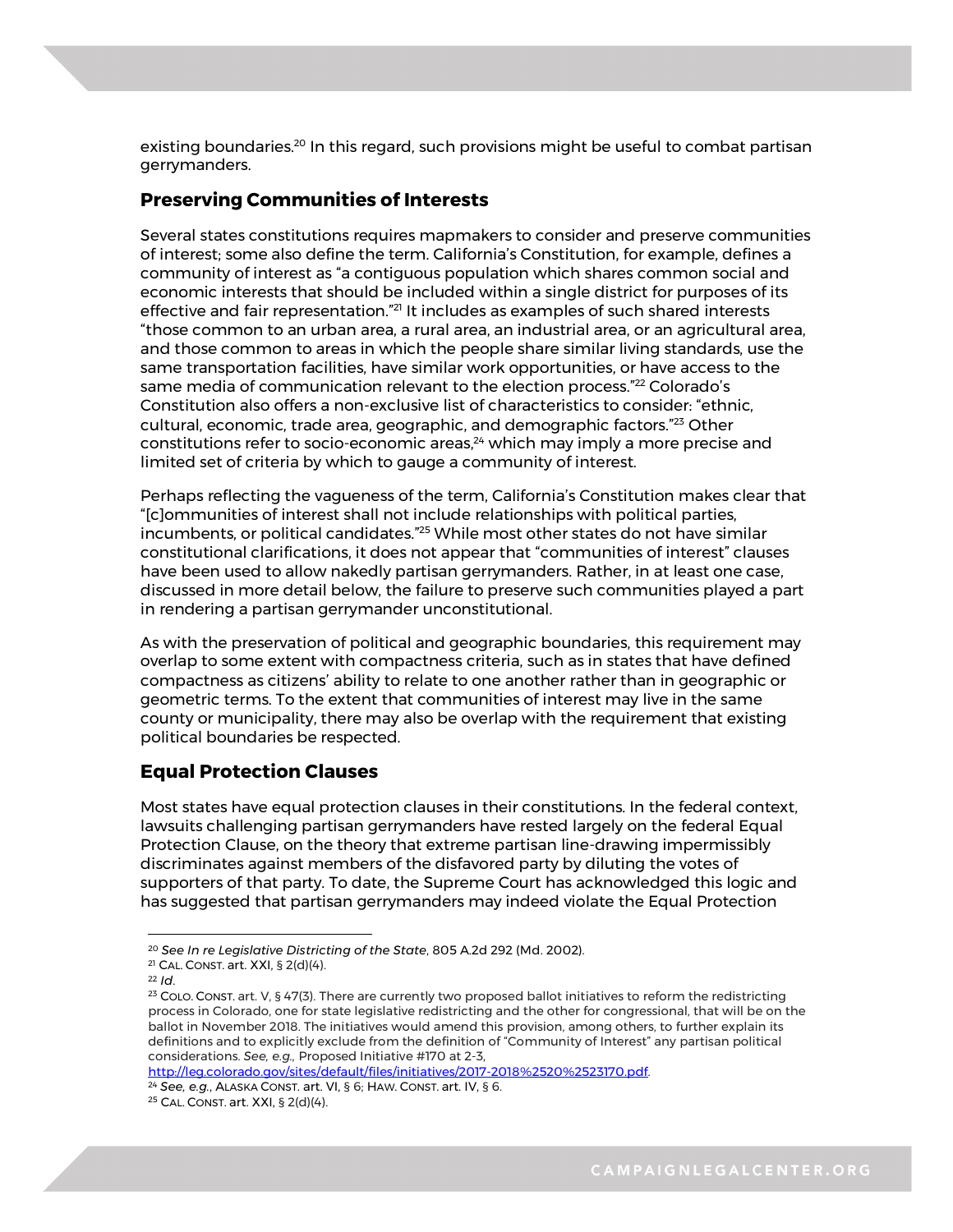Clause, but has not settled on a judicially manageable standard for assessing the claims.

Nevertheless, the federal Supreme Court's interpretation of the federal Equal Protection Clause does not necessarily govern state courts' interpretation of state equal protection clauses. Consequently, regardless of federal jurisprudence on this issue, state constitutional equal protection clauses might prove to be viable means of challenging partisan gerrymanders in state courts.

Whether or not plaintiffs can use a particular state's equal protection clause to challenge a partisan gerrymander may depend on that state's "lockstep" jurisprudence. The term "lockstep" refers to a state's courts interpreting a state constitutional provision to mirror federal courts' interpretation of its federal counterpart (*i.e.*, the state clause operates in "lockstep" with the federal clause).<sup>26</sup> If federal law ultimately declines to use the Equal Protection Clause to strike down partisan gerrymanders, those seeking to challenge partisan gerrymanders in a "lockstep" state will be unable to use the state equal protection clause in a way that exceeds the federal Equal Protection Clause.

Nevertheless, the theory could prevail in those states that use a "primacy" approach rather than a "lockstep" approach. The former refers to jurisprudence in which state courts consider a state constitutional right independently of its federal equivalent, thus giving it "primacy" before turning to federal jurisprudence on the federal right.<sup>27</sup> While the federal right constitutes a floor, state courts using the "primacy" approach can interpret the state right as having a higher ceiling by reading it more expansively than the federal right.

In such instances, the same theory that underlies *Whitford* and its predecessors – that a partisan gerrymander impermissibly discriminates against members of the disfavored party – may prevail under state equal protection clauses, notwithstanding the federal Supreme Court's decision regarding the federal Equal Protection Clause.

### **Free Association/Expression Clauses**

 $\overline{a}$ 

Most states have constitutional clauses guaranteeing freedom of association and/or expression. In the federal context, lawsuits challenging partisan gerrymanders have relied in part on the federal Constitution's First Amendment guarantees of free association and expression. Part of plaintiffs' theory in *Whitford*, for example, is that Wisconsin's partisan gerrymander violates their First Amendment rights by diluting their voting power and thus constitutes viewpoint discrimination that penalizes them for their political beliefs. The *Benisek* plaintiffs' theory also rests largely on the federal First Amendment; they claim that their communities were drawn out of a district as a retaliatory measure for their historically Republican voting patterns, in violation of the First Amendment's prohibition on retaliation for political views.

Like equal protection claims, the U.S. Supreme Court's future decisions in *Whitford* and *Benisek* may inform free association and/or free expression claims under state constitutional provisions due to the lockstep doctrine. That said, state right claims might also be different, as federal jurisprudence does not necessarily dictate interpretations of states' corresponding clauses. Some states explicitly interpret their state free expression and/or free association clauses to mirror interpretation of the

<sup>&</sup>lt;sup>26</sup> Joshua A. Douglas, The Right to Vote Under State Constitutions, 67 Vand. L. Rev. 89 (2013). <sup>27</sup> *Id*.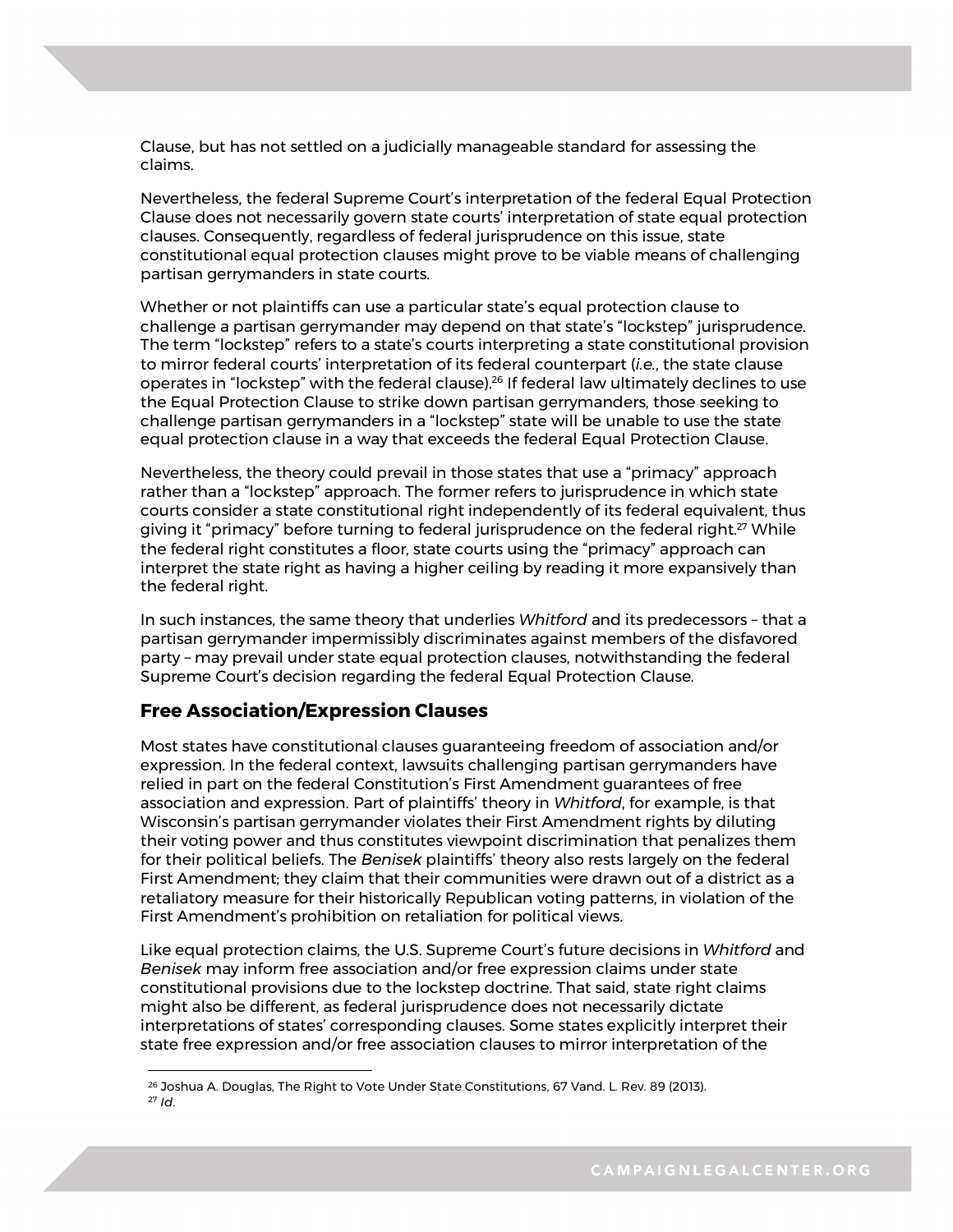federal clauses. In these states, federal Supreme Court jurisprudence on partisan gerrymandering claims will dictate the possibility of suit under corresponding state claims. In states where courts take a primacy approach, however, claims that challenge partisan gerrymanders based on state provisions may prevail. Importantly, courts do not necessarily take a blanket approach to the lockstep doctrine. Some states' courts will interpret one state constitutional provision in lockstep with the federal Constitution while interpreting another provision as affording greater protection than its federal counterpart. Consequently, even in states where an equal protection claim might fail due to the lockstep doctrine, a First Amendment-equivalent claim might prevail, or vice-versa.

### **Free Elections Clauses**

Twenty-five states have provisions in their constitutions that reference free elections. In some instances, the constitutional provisions quarantee "free" elections<sup>28</sup>; in others, the language is "free and equal"<sup>29</sup>; finally, several states use the phrase "free and open."<sup>30</sup> Sometimes, these clauses are interpreted to protect more than the formal right to cast a ballot and mean that votes must be effective. As one court has explained, such provisions mean that "the vote of each voter [must be] equal in its influence upon the result to the vote of every other elector—where each ballot is as effective as every other ballot."31 Indeed, as discussed in more detail below, Pennsylvania's Supreme Court used its "free and equal" clause to strike down a congressional partisan gerrymander on the theory that the map's dilutive effect rendered elections unequal.

Although free elections clauses have no explicit federal counterpart, the lockstep doctrine is still relevant to their interpretation. Because the U.S. Supreme Court has interpreted the federal Fourteenth Amendment to protect the right to vote, some state courts have interpreted their free elections clauses to operate in lockstep with federal voting rights doctrine. Others have interpreted free elections clauses as affording greater protections than federal doctrine. Often, free elections clause decisions have implicated the ability of citizens to cast ballots (for example, in the context of voter ID laws). Nevertheless, with the recent Pennsylvania Supreme Court decision, future challenges to partisan gerrymandering and vote dilution will likely be based on free elections clauses. In this regard, it will be crucial to gauge the extent to which a state court interprets a free election clause independently of federal Fourteenth Amendment doctrine.

### **Examples of Successful Suits**

This section of the issue brief examines some instances in which plaintiffs have successfully used state constitutional provisions to challenge partisan gerrymanders. It includes examples in which the plaintiffs claimed the challenged maps were partisan gerrymanders that subverted constitutional principles to partisan discrimination. It also includes instances of courts finding that the state had privileged other political considerations – such as incumbent protection or maintaining maps similar to those

<sup>28</sup> *See, e.g.*, NEB. CONST. art. 1 § 22; N.C. CONST. art. 1 § 10.

<sup>29</sup> *See, e.g.*, ILL. CONST. art. 3 § 3; TENN. CONST. art. 1 § 5.

<sup>30</sup> *See, e.g.*, N.M. CONST. art. 2 § 8; S.C.. CONST. art. 1 § 5.

<sup>7</sup> <sup>31</sup> *Moran v. Bowley*, 179 N.E. 526, 531 (Ill. 1932). The Pennsylvania Supreme Court referenced this principle in its partisan gerrymandering decision. *See League of Women Voters of Pa. v. Commonwealth*, Opinion 178 A.3d 737, 813 n.71 (Pa. 2018).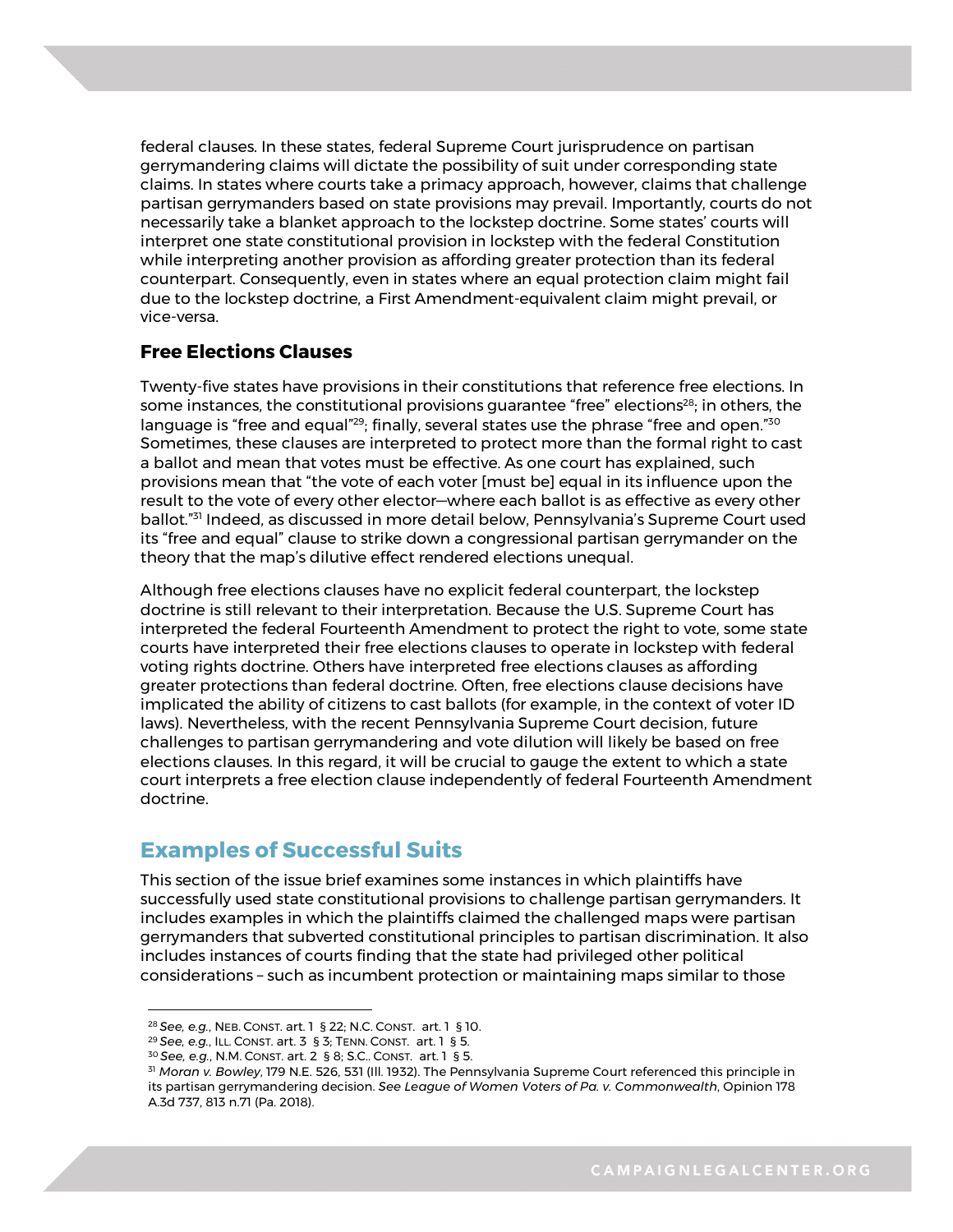that had existed prior to the redistricting process – over constitutional principles. While prioritizing incumbent protection or maintaining existing districts do not necessarily equate to a partisan gerrymander, they can indicate one.

More importantly, the past use of state constitutional provisions to strike down maps that prioritized political factors can foretell the possibility of using them to strike down future partisan map drawing; if a court has struck down a map because it impermissibly subverted constitutional requirements to political factors, even if those factors were not rooted in partisanship, then it has created precedent that might increase its willingness to strike down a map that subverts constitutional requirements to partisan political considerations.

This section does not include every case in which a court has struck down a map for violating a state constitutional provision, as these have been numerous. Instead, the cases discussed herein are examples in which a court explicitly referenced some form of political consideration (partisan or otherwise) as a culprit in the constitutional error.<sup>32</sup>

### **Pennsylvania – Free and Equal Elections (2010s)**

In its January 2018 order in *League of Women Voters of Pennsylvania v. Pennsylvania*  ("*LWVP*"), the Pennsylvania Supreme Court struck down the state's congressional map as a partisan gerrymander that "clearly, plainly and palpably violate[d]" the state constitution.<sup>33</sup>

The *LWVP* plaintiffs had claimed that the map was an intentional partisan gerrymander, in violation of the state constitution's free expression, free association, equal protection, and free and equal elections clauses. In many regards, the plaintiffs' free expression, association, and equal protection claims mirrored those made *Gill v. Whitford*, except their claims were based on the state constitution: first, that a partisan gerrymander impermissibly discriminates against members of the disfavored party, thus violating party members' equal protection rights; and second, that the gerrymander violates their free association rights because the discrimination is based on their affiliation with the disfavored party, as well as their free expression rights because the discrimination is based on their partisan political expression.

The Pennsylvania court did not reach the merits of these arguments, instead basing its decision exclusively on the state Free and Equal Elections Clause.34 The court explicitly held that this Clause offered greater protections to voters than the federal Constitution, meaning that it did not have to follow the U.S. Supreme Court's lead in partisan gerrymandering cases.

The court found it "axiomatic that a diluted vote is not an equal vote, as all voters do not have an equal opportunity to translate their votes into representation."<sup>35</sup> Moreover, it found that partisan cracking (placing voters in districts where their votes will be wasted

<sup>8</sup> 2017). <sup>32</sup> Moreover, this issue brief does not purport to include *every* instance in which a partisan gerrymandering claim was accepted by a state court because claims about partisan gerrymandering might sometimes be brought as claims challenging non-compactness or the failure to follow political boundaries. Litigants and courts are limited, of course, by the laws they can invoke, and challenged non-compactness, for example, might reflect partisan intents, even if that is not indicated in the four corners of a court decision. <sup>33</sup> Order, *League of Women Voters of Pa. v. Commonwealth*, 175 A.3d 282, 284 (Pa. Jan. 22, 2018) (No. 159 MM

<sup>34</sup> *See League of Women Voters of Pa. v. Commonwealth*, 178 A.3d 737 (Pa. 2018) <sup>35</sup> *Id*. at 814.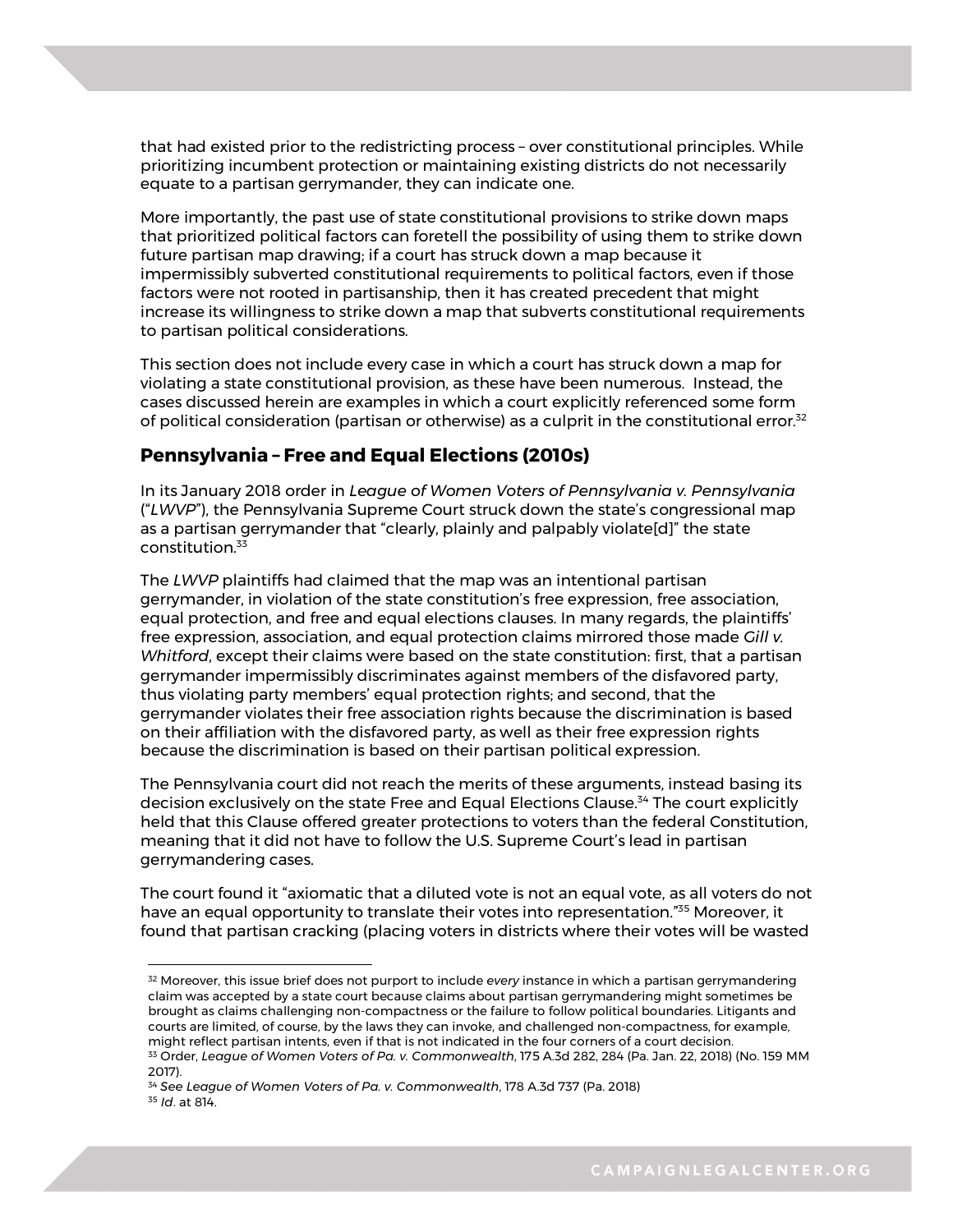on candidates likely to lose) and/or packing (concentrating voters in a district where their votes will simply run up the vote totals of candidates likely to win) of voters was vote dilution and thus violated the state constitution's guarantee that "every Pennsylvania voter [ ] have the same free and equal *opportunity* to select his or her representatives."36

In applying this legal principle, the court held that violations of the state constitution's neutral redistricting criteria can be evidence of impermissible vote dilution that violates the Free and Equal Elections Clause. The Pennsylvania Constitution requires maps to be compact, contiguous, and to avoid unnecessary divisions of existing geographical boundaries. The court acknowledged that other factors play a permissible role in redistricting, but viewed them as "wholly subordinate" to the neutral constitutionalized factors, which "provide a 'floor' of protection for an individual against the dilution of his or her vote in the creation of such districts."<sup>37</sup>

Thus, the court found, when "it is demonstrated that . . . these neutral criteria have been subordinated, in whole or in part, to extraneous considerations such as . . . unfair partisan political advantage," the Free and Equal Elections Clause is violated.<sup>38</sup> Importantly, the court explicitly rejected the inverse proposition that compliance with these neutral criteria renders a plan permissible; instead, it noted that "there exists the possibility that advances in map drawing technology and analytical software can potentially allow mapmakers, in the future, to engineer congressional districting maps, which, although minimally comporting with these neutral 'floor' criteria, nevertheless operate to unfairly dilute the power of a particular group's vote for a congressional representative."39

In examining the congressional map at issue in the case, the court found that the legislature had impermissibly diluted Democratic votes in a way that violated the Free and Equal Elections Clause. The court credited several expert witnesses' statistical testimony, which demonstrated that the maps did not conform to the traditional redistricting criteria of compactness.<sup>40</sup> Moreover, the court noted that the map did not pass a visual test of compactness, and was "comprised of oddly shaped, sprawling districts which wander seemingly arbitrarily across Pennsylvania."41 Additionally, the court noted that the map unnecessarily split existing political subdivisions, an assessment based both on alternative maps presented by experts and comparisons to past maps, which split fewer counties and municipalities.

The court found sufficient evidence "to establish that [the map] violate[d] the Free and Equal Elections Clause<sup>"42</sup> because it could not "as a statistical matter, be a plan directed

<sup>36</sup> *Id*. (emphasis in original).

<sup>37</sup> *Id*. at 817.

<sup>38</sup> *Id*.

<sup>39</sup> *Id*. 40 *Id*. at 818-822. <sup>41</sup> *Id*. at 819.

future, to engineer congressional districting maps, which, although minimally comporting with these <sup>42</sup> *Id*. at 820. The Court also noted: "However, this is not the exclusive means by which a violation of Article I, Section 5 may be established. As we have repeatedly emphasized throughout our discussion, the overarching objective of this provision of our constitution is to prevent dilution of an individual's vote by mandating that the power of his or her vote in the selection of representatives be equalized to the greatest degree possible with all other Pennsylvania citizens. We recognize, then, that there exists the possibility that advances in map drawing technology and analytical software can potentially allow mapmakers, in the neutral "floor" criteria, nevertheless operate to unfairly dilute the power of a particular group's vote for a congressional representative. *. . .* However, as the case at bar may be resolved solely on the basis of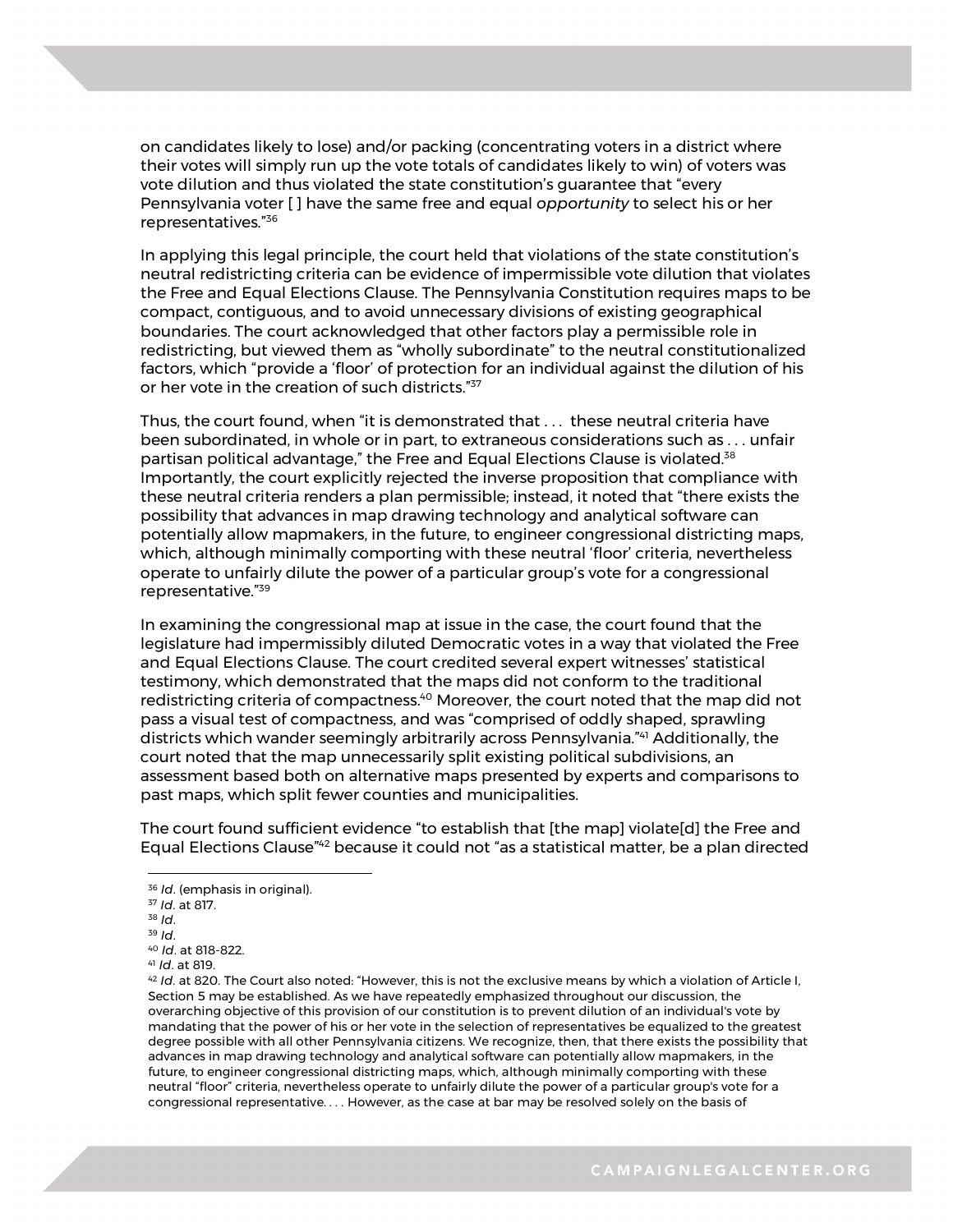at complying with traditional redistricting requirements."<sup>43</sup> At the same time, but as a secondary matter, it cited the strong evidence that the non-compliance had the effect of benefiting the Republican Party. This suggests that non-compliance with the traditional districting criteria is alone enough to render a map violative of the Free and Equal Elections Clause, and that plaintiffs need not show extensive evidence of partisan intent. This seems to accord with the court's assessment of these criteria as a neutral "floor" to ensure that votes are not diluted.

### **Florida – Compactness & Undue Favoritism (2010s)**

In 2010, Florida voters approved a ballot measure to add the so-called Fair Districts Amendment to the state constitution. The Amendment prohibits the Florida Legislature from drawing a redistricting plan or an individual district with the "intent to favor or disfavor a political party or an incumbent."<sup>44</sup> The state's Supreme Court has noted that the Amendment "expressly prohibits"45 redistricting "practices that have been acceptable in the past,"46 granting "explicit constitutional protection" to Florida voters "against partisan political gerrymandering."47

Following the 2010 decennial Census, Florida's legislature drew new maps for the state's legislative and congressional districts, both of which came before the state's Supreme Court.

The court first examined the legislative maps in 2012, upholding the maps for the state House of Representatives while striking down the maps for the state Senate.<sup>48</sup> It explained that the Florida Constitution creates two tiers of violations. "Tier-one" violations include, *inter alia*, the prohibited intent to favor a political party or incumbent, while "tier-two" violations involve a failure to follow certain other requirements of the state constitution, including, *inter alia*, compactness and utilization of existing political and geographic boundaries.<sup>49</sup>

In assessing how to gauge whether the legislature acted with prohibited partisan intent, the court explained that "the inquiry focuses on whether the plan or district was drawn with this purpose in mind."50 The court explained that such "intent to favor or disfavor a political party can be discerned from the Legislature's level of compliance with [the] constitution's tier-two requirements," because the tier-two violations reflect traditional redistricting principles.<sup>51</sup> In other words, a court can infer improper partisan attempt from a failure to draw compact districts that utilize, when practicable, existing political boundaries.

The court defined compactness geographically, explicitly rejecting the notion put forth by the legislative mapmakers that compactness referred to more than mere geography.

consideration of the degree to which neutral criteria were subordinated to the pursuit of partisan political advantage, as discussed below, we need not address at this juncture the possibility of such future claims." *Id.* at 817.

<sup>43</sup> *Id*.

<sup>44</sup> FLA. CONST. art. III, § 20(a).

<sup>45</sup> *In re Senate Joint Resolution of Legislative Apportionment 1176*, 83 So.3d 597, 616 (Fla. 2012). <sup>46</sup> *Id.* at 607.

<sup>47</sup> *League of Women Voters of Fla. v. Fla. House of Representatives*, 132 So. 3d 135, 138 (Fla. 2013)

<sup>48</sup> *In re Senate Joint Resolution of Legislative Apportionment 1176*, 83 So.3d 597 (Fla. 2012).

<sup>10</sup> <sup>49</sup> *Id*. at 615-38.

<sup>50</sup> *Id*. at 618.

<sup>51</sup> *Id*.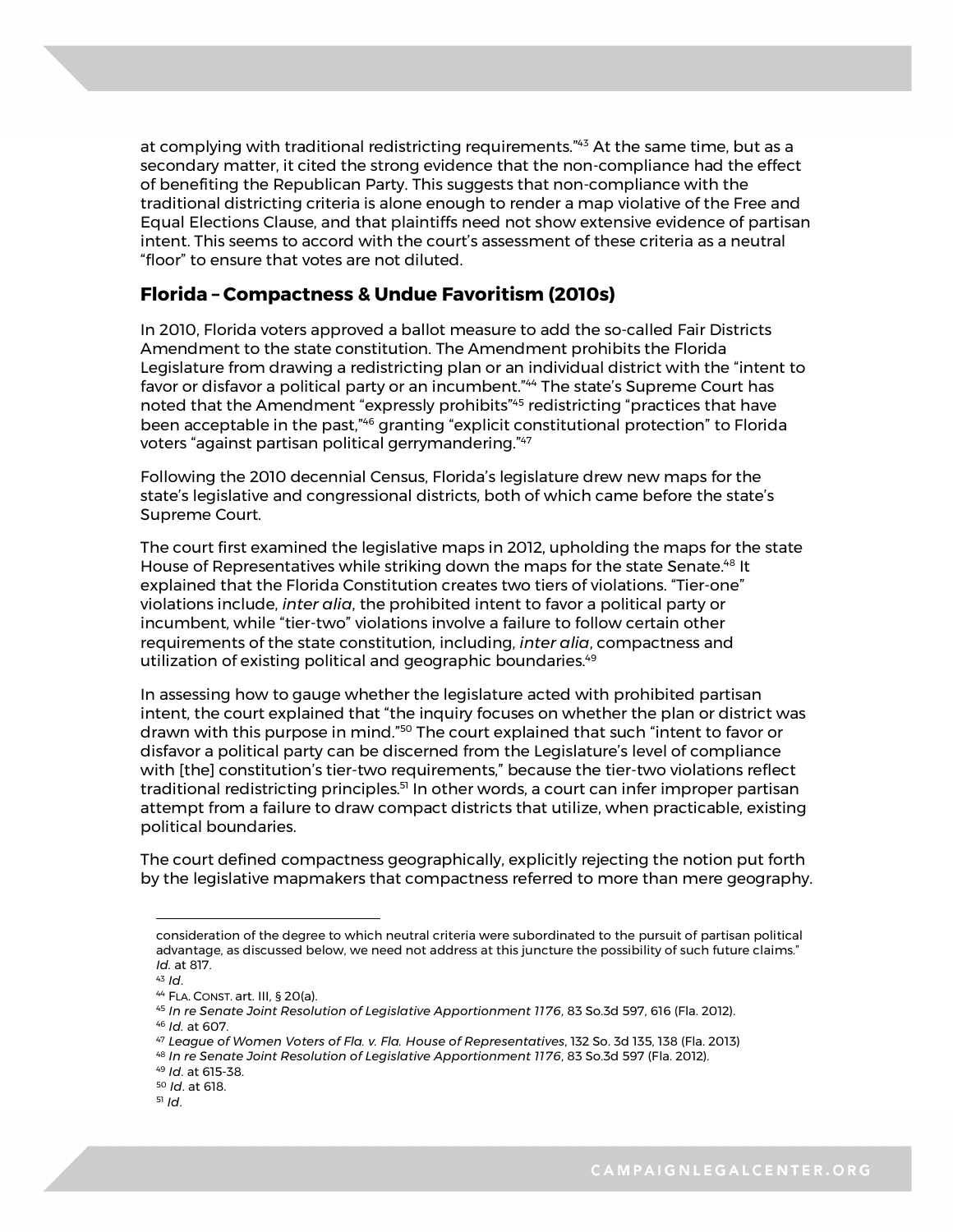The mapmakers had asserted that compactness referred to "both a geographical component and a functional component and should be construed to include such concepts as communities of interest," pointing to examples from certain other states.<sup>52</sup> The court relied instead on what it deemed the more ordinary definition of compactness, *i.e.* a geographical assessment.53 The court's process of gauging compactness involved an initial visual inspection of the maps, as well as the consideration of mathematical models that measure compactness.<sup>54</sup>

In order to gauge whether tier-two violations, such as a lack of compactness, indicate a tier-one violation of partisan intent, the court "evaluate[d] the shapes of districts together with undisputed objective data, such as the relevant voter registration and elections data, incumbents' addresses, and demographics."55 Similarly, "the inquiry for intent to favor or disfavor an incumbent focuse[d] on the shape of the district in relation to the incumbent's legal residence, as well as other objective evidence of intent."56

In its substantive analysis of the Senate maps, the court found that, in several instances, Senate districts were not as compact as they could have been.<sup>57</sup> Moreover, in several instances the new maps split counties more often than previous maps had. Consequently, in light of these tier-two violations, as well as other evidence of improper intent, the court held that these districts were unconstitutionally motivated by partisanship and thus invalid.

Subsequently, the congressional district map was challenged under the new Amendment and the case worked its way to the state Supreme Court. In *League of Women Voters v. Detzner*, the court affirmed a lower court's finding that the legislature had violated the Amendment in drawing the state's congressional map, but held that the lower court did not go far enough in its analysis of particular districts.<sup>58</sup>

In *Detzner*, the court further clarified how to determine whether maps were motivated by the type of "intent" prohibited by the Fair Districts Amendment. Unlike more traditional lawsuits against legislative action, which look at statutory construction and the actions of the legislature as a whole, in the context of redistricting, "the intent of individual legislators and legislative staff members involved in the drawing of the redistricting plan is relevant in evaluating legislative intent."59 Based on evidence that these individual legislators and staff members acted with partisan intent, the court "reject[ed] the Legislature's assertion that the finding of unconstitutional intent could not be ascribed to the Legislature as a whole."60

In terms of procedure, the court held that those challenging the state's districts have the burden of showing that the legislature acted with partisan intent in drawing the districts. Then, "[o]nce a direct violation of the Florida Constitution's prohibition on

<sup>52</sup> *Id*. at 632. <sup>53</sup> *Id*. at 632.

<u>.</u>

- <sup>54</sup> *Id*. at 634-35.
- <sup>55</sup> *Id*. at 618.
- <sup>56</sup> *Id*. at 618-19.
- <sup>57</sup> *Id*. at 663-79.
- <sup>58</sup> 172 So.3d 363 (Fla. 2015).
	- <sup>59</sup> *Id*. at 388. 60 *Id*. at 390.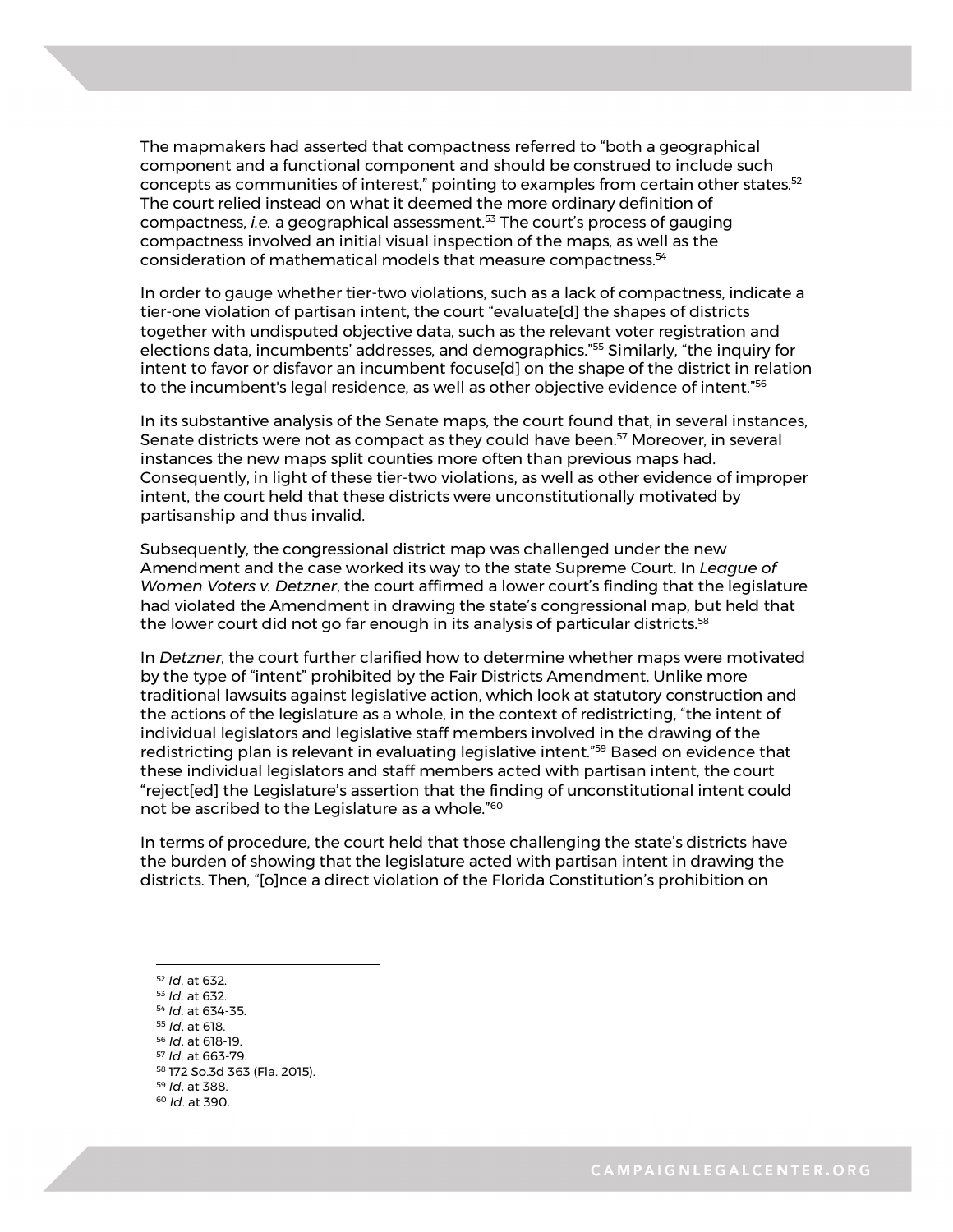partisan intent in redistricting [is] found, the burden . . . shift[s] to the Legislature to justify its decisions in drawing the congressional district lines."<sup>61</sup>

The *Detzner* court also clarified that the trial court had erred in approving certain districts because it could not infer improper intent from a "flagrant" lack of compactness or other factors in that particular district, and that it should not have required such flagrancy once it had found tier-one violations.62 According to the Supreme Court, the trial court mistakenly "ignored the general evidence of improper intent that it found to exist in the process."<sup>63</sup> The trial judge should have instead "view[ed] the configuration of these districts through the lens of the direct and circumstantial evidence of improper intent presented at trial."64

Relatedly, the Supreme Court ruled that the trial court had erred in requiring evidence of tier-two violations in particular districts before considering improper intent (the tierone violation). The court explained that "[o]nce a tier-one violation of the constitutional intent standard is found, there is no basis to continue to afford deference to the Legislature.<sup>"65</sup> Moreover, the court noted that once improper intent for the plan as a whole is established, focusing on tier-two violations in particular districts is inappropriate because there are multiple ways to draw compact districts, for example.<sup>66</sup> Rather than requiring a plaintiff to demonstrate a tier-two violation for each challenged district, once improper intent has been found, the legislature must bear the burden of justifying why it chose one particular way to draw a compact district, and show that this decision was not motivated by improper partisan intent.<sup>67</sup> In other words, the legislature must be able to justify its choice and may not rely only on the lack of tier-two violations in a particular district.

By establishing this framework, the court built on its decision regarding the state Senate districts. There, it looked largely to tier-two violations in particular districts in order to infer tier-one violations; here, the trial court had found evidence of improper intent plaguing the whole process, meaning it should not have required plaintiffs to show tier-two violations for every challenged district. Importantly, under this framework, "challengers still must identify some problem with the Legislature's chosen configuration . . . showing a nexus between the unconstitutional intent and the district."68 Nevertheless, they do not bear the burden of showing a tier-two violation in the district.

Based on this formulation, the Florida Supreme Court found that the trial court had not done enough to remedy the improper intent. It affirmed the trial court's order to redraw several districts affected by a tier-two violation (specifically non-compactness and a failure to follow geographic and political boundaries).<sup>69</sup> However, it held that the trial court improperly allowed several other districts to remain unchanged because they were unplagued by tier-two violations even though they were affected by unconstitutional intent.70 This remedy, the Supreme Court reasoned, was "effectively no

<sup>61</sup> *Id*. at 371.

<sup>12</sup> <sup>68</sup> *Id*. at 371. <sup>62</sup> *Id*. at 407. <sup>63</sup> *Id.* at 395 (internal marks omitted). <sup>64</sup> *Id*. at 407. <sup>65</sup> *Id*. at 400. <sup>66</sup> *Id*. <sup>67</sup> *Id*. at 401. <sup>69</sup> *Id*. at 402-06. <sup>70</sup> *Id*. at 406-13.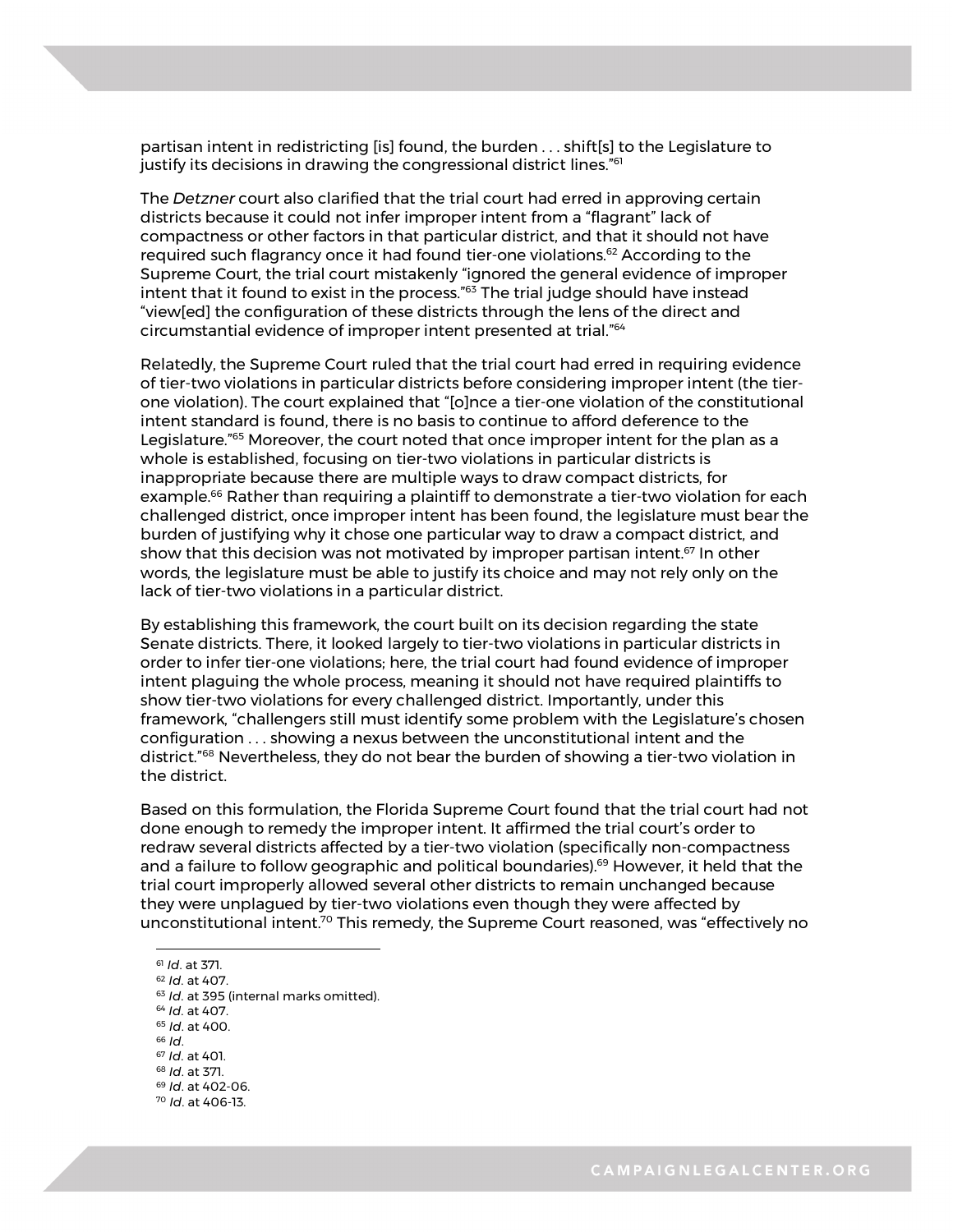different than the remedy if there had been no finding of unconstitutional intent" (since the districts it had ordered redrawn were plagued by distinct constitutional violations). $71$ It concluded that for several districts in the state, even though the trial court had not found tier-two violations, the legislature had failed to meet its burden of justifying its configuration when compared to other plausible alternatives. Thus, the court ordered these redrawn, too. 72

### **Maryland – Political Subdivision Splits (2000s)**

In 1972, Maryland voters amended the state constitution to require that "[e]ach legislative district [ ] consist of adjoining territory, be compact in form, and of substantially equal population," with due regard "to natural boundaries and the boundaries of political subdivisions."73

Voters have used this provision to challenge district maps in each recent round of redistricting since then. The state prevailed in four of five such cases, although in one instance, the court found that the legislative plan came "perilously close" to violating the constitution's "due regard" requirement in the way it split existing political subdivisions.74

Indeed, this requirement – that legislative maps give "due regard" to political subdivisions – has been central to many of the recent challenges to Maryland's maps and was the basis for the Maryland Court of Appeals (the state's highest court) striking down state legislative maps drawn in the post-2000 Census round of redistricting.75 In that case, the court assigned the burden of proof to the state to show that the maps complied with state constitutional requirements.<sup>76</sup> The court explained that, when it placed the burden on the state, it "made clear that the Plan raised sufficient issues with respect to those requirements as to require further explanation."<sup>77</sup> Later in the opinion, the court noted that "a legislative districting plan is entitled to a presumption of validity, $\frac{7}{8}$  which may be overcome by a strong showing by plaintiffs "or when, having been allocated the burden of proof, the State fails to carry it."79 The court has subsequently clarified how Maryland uses a burden shifting procedure: plaintiffs "carry the burden of demonstrating the law's invalidity," but once "a proper challenge . . . is made and is supported by compelling evidence, the State has the burden of producing sufficient evidence to show that the districts are contiguous and compact, and that due regard was given to natural and political subdivision boundaries."80

The state was unable to meet that burden in justifying the increased number of districts crossing from one city or county into another. It argued that the "due regard" provision was "suggestive" rather than mandatory, and that its requirements were "fluid."<sup>81</sup> The state argued that the increase in border crossings was justified by the

<u>.</u>

<sup>71</sup> *Id*. at 396.

<sup>72</sup> *Id*. at 406-13.

<sup>73</sup> MD. CONST. art. III, § 4.

<sup>74</sup> *Legislative Redistricting Cases*, 629 A.2d 646, 666 (Md. 1993).

<sup>75</sup> *In re Legislative Districting of the State*, 805 A.2d 292 (Md. 2002).

<sup>76</sup> *Id*. at 325.

<sup>77</sup> *Id*.

<sup>78</sup> *Id*. at 328.

<sup>13</sup> <sup>79</sup> *Id*.

<sup>80</sup> *In re 2012 Legislative Districting of the State*, 80 A.3d 1073, 1082 (Md. 2013) (internal marks omitted).<br><sup>81</sup> *In re Legislative Districting of State*, 805 A.2d at 327.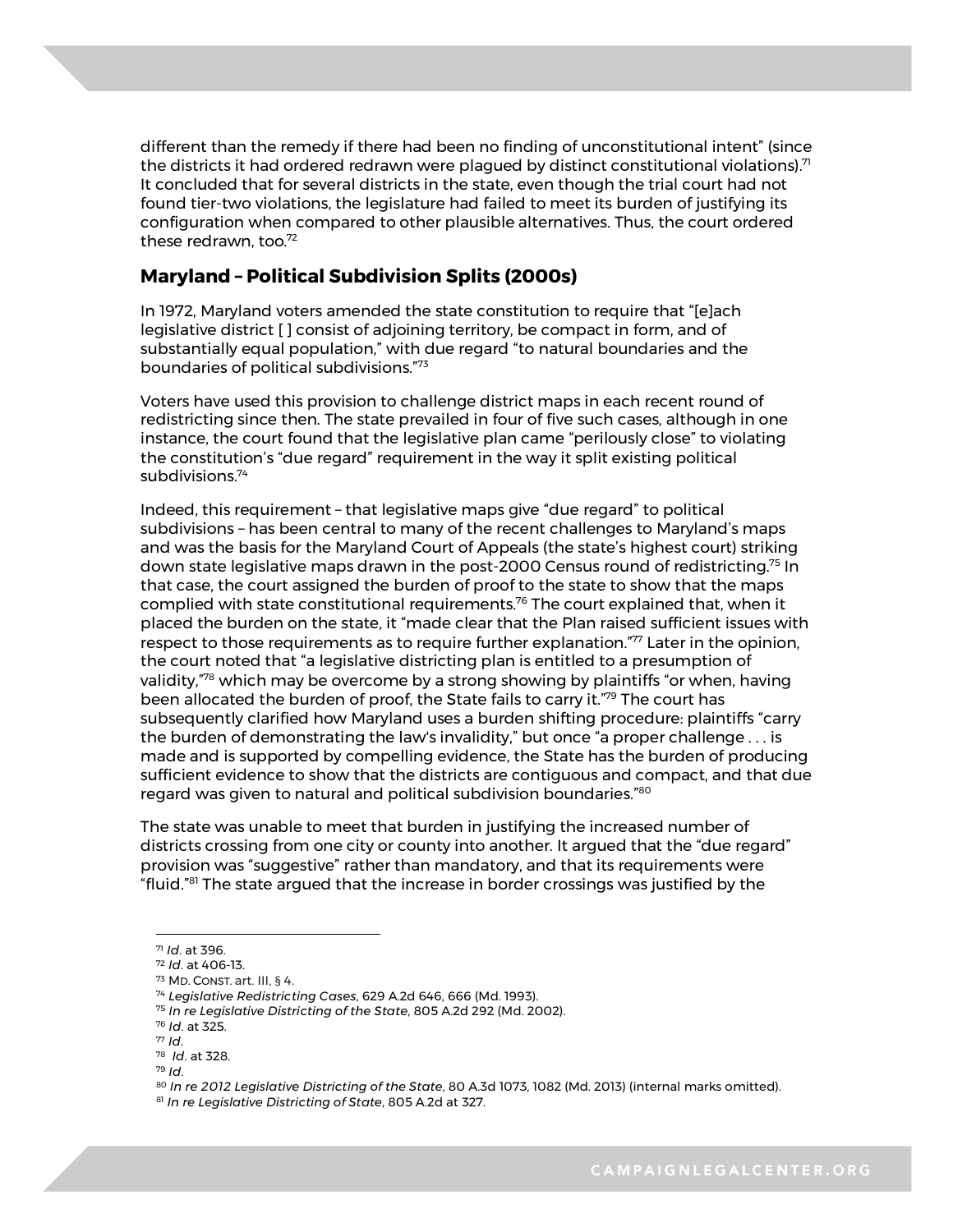desire to protect experienced legislative incumbents, whose seats would be eliminated if their new districts did not cross borders.<sup>82</sup>

The court explicitly rejected this view and the view of its appointed Special Master that "the due regard requirement may be subordinated to achieve 'a rational goal.'"83 It held that "accepting a 'rational goal' as a basis for avoiding a clear requirement under that section is to allow a constitutional mandate to be overridden by a non-constitutional one."84 In this instance, the court explained, "the goals of avoiding the loss of experienced legislators and reducing incumbent contests, though rational, do not override the constitutional requirement that due regard be given the subdivision boundaries."85

The court also rejected the state's argument – which the Special Master had accepted – that the political subdivision crossings were justified because at least some were necessary to keep the cores of existing districts.<sup>86</sup> While the court acknowledged that this "may be an appropriate and even laudable goal," it was a non-constitutional discretionary factor and thus could not be prioritized over the constitutional requirements of preserving political subdivisions and compactness.<sup>87</sup> In this context, the court noted that "preserving the core of a district may, and often will, be in conflict with the due regard provision and, perhaps, the compactness requirement, inasmuch as it tends to perpetuate the status quo."88 It held that allowing the state to subvert constitutional requirements "in order to use an existing plan as a constraint, especially if that constraint were allowed to override constitutional requirements, is to dictate a continuation of the deficiencies in the old plan."89

### **Colorado – Compactness & Communities of Interest (1980s)**

Colorado's redistricting process is bifurcated, with the legislature drawing congressional maps<sup>90</sup> and a political commission drawing state legislative maps.<sup>91</sup> The political commission consists of eleven members; four from the legislative branch, four appointed by the Chief Justice of the state Supreme Court, and three appointed by the governor.92

The Colorado Constitution states that "[e]ach [legislative] district shall be as compact in area as possible and the aggregate linear distance of all district boundaries shall be as short as possible."<sup>93</sup> Additionally, it prohibits the splitting of counties except when necessary for population equality $94$  and requires that communities of interest,

- 1 <sup>82</sup> *Id*. at 328.
- <sup>83</sup> *Id*. at 327.

- <sup>86</sup> *Id*.
- <sup>87</sup> *Id*.

<sup>89</sup> *Id*.

<sup>84</sup> *Id*. at 328. <sup>85</sup> *Id*.

<sup>88</sup> *Id*. at 328.

<sup>90</sup> COLO. CONST. art. V, § 44. There are currently two proposed ballot initiatives that would require a commission to draw the state legislative and congressional maps. *See, ,e.g.,* Proposed Initiative #170, http://leg.colorado.gov/sites/default/files/initiatives/2017-2018%2520%2523170.pdf.

<sup>91</sup> COLO. CONST. art. V, § 48.

<sup>92</sup> COLO. CONST. art. V, § 48(1)(b).

<sup>93</sup> COLO. CONST. art. V, § 47(1).

<sup>94</sup> COLO. CONST. art. V, § 47(2).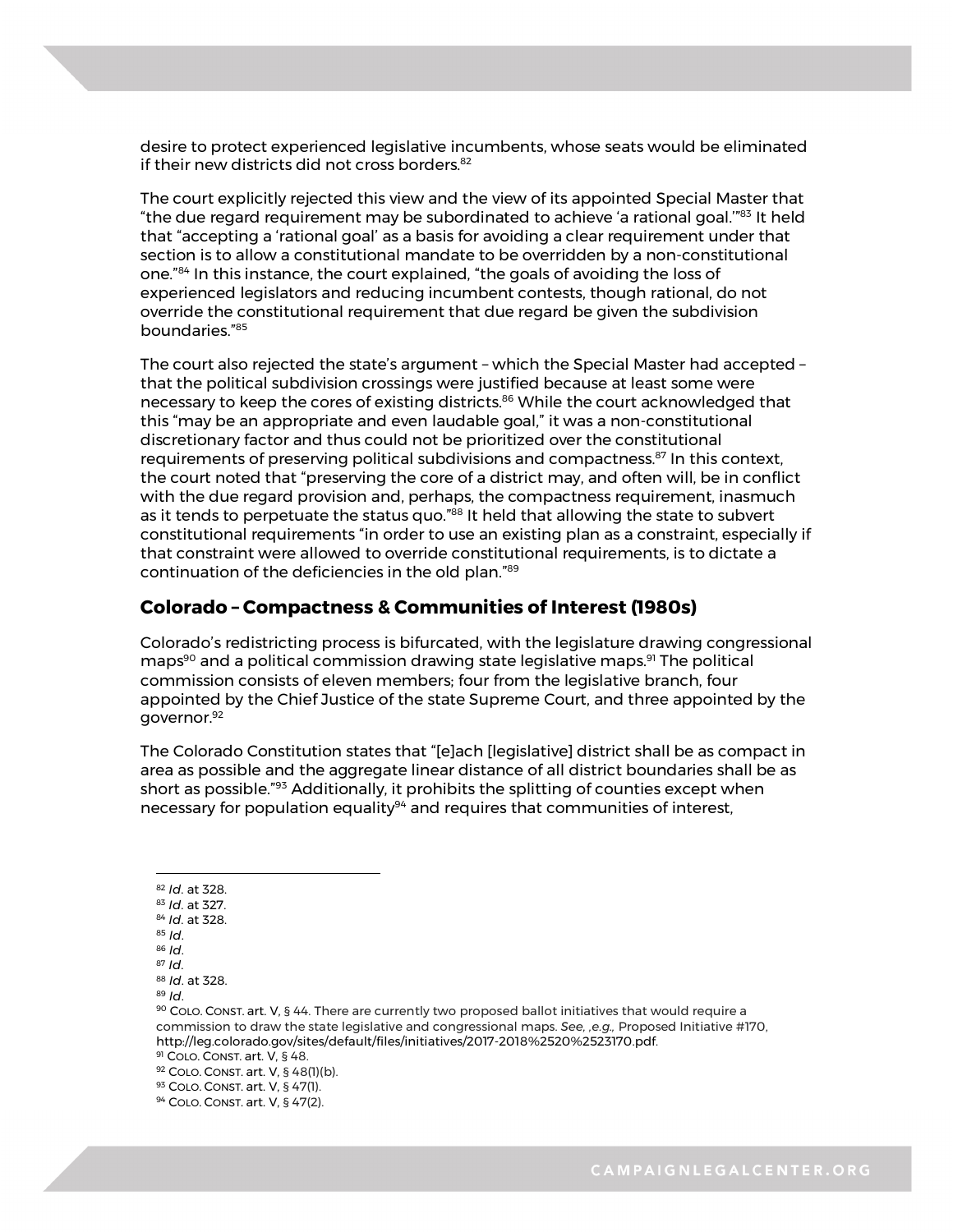"including [those defined by] ethnic, cultural, economic, trade area, geographic, and demographic factors," be maintained within single districts whenever possible.<sup>95</sup>

The Commission's maps are automatically reviewed by the state Supreme Court. $96$ Following the 1980 decennial Census, the Supreme Court struck down two Senate districts in the Commission's map. The procedural posture of the case was atypical. The Commission's initial map placed two incumbent Senators in one district and created another Senatorial district without an incumbent.<sup>97</sup> Colorado's senators serve four year terms with staggered elections and, in the district with two incumbents, the Commission determined that one of the incumbents' term would expire in 1982, while the other's would expire in 1984. This meant that, from 1983 until 1985, the district would have two Senators – the victor of the 1982 election and the holdover Senator. Meanwhile, the Commission's plan did not schedule elections in the vacant district until 1984, meaning that the district would remain unrepresented for two years.

The court rejected this formulation and ordered the Commission to revisit the plan, with the suggestion that the new plan simply revise the election schedule.<sup>98</sup> The Commission declined and instead redrew the districts in Denver. This prompted challenges from several groups, alleging violations of both the compactness requirements and the requirement that communities of interest be maintained.<sup>99</sup>

The court analyzed the putative non-compactness of the new Denver-area districts by comparing them to the districts in the initial iteration of the map.100 It noted that in Colorado, "a 'compact' district is defined as 'a geographic area whose boundaries are as nearly equidistant as possible from the geographic center of the area being considered.'"101 The court assessed compactness through two mathematical measures. The first "compar[ed] each district's perimeter to its area," with a "smaller perimeter/area ratio indicat[ing] compactness."<sup>102</sup> The second method "quantifie[d] the distribution of the points in a region around its geographic center," with "a region in which the points are more closely grouped around the region's geographic center . . . [being] more compact."<sup>103</sup> Under each measure, the newly drawn districts were less compact than the initial iterations.104

Additionally, the court noted that "preservation of communities of interest[] provides the most dramatic contrast between the two plans."<sup>105</sup> It found that, while the original plan "concentrated the Chicano vote in two districts[,] the new plan divide[d] the same voting strength among three districts."106 Moreover, the court found that one of the newly drawn districts paired parts of Denver with "cultural differences of religion, ethnicity, age and life-style," and that one neighborhood with an identifiable community was split between two districts.107

1

<sup>107</sup> *Id*.

<sup>95</sup> COLO. CONST. art. V, § 47(3).

<sup>96</sup> COLO. CONST. art. V, § 48(1)(e).

<sup>97</sup> *See In re Reapportionment of Colo. Gen. Assembly*, 647 P.2d 191 (Colo. 1982) (en banc). <sup>98</sup> *Id*. at 199.

<sup>99</sup> *In re Reapportionment of Colo. Gen. Assembly*, 647 P.2d 209 (Colo. 1982).

<sup>100</sup> *Id*. at 211-12.

<sup>101</sup> *Id*. at 211 (quoting *Acker v. Love*, 496 P.2d at 76).

<sup>102</sup> *Id*. at 212.

<sup>103</sup> *Id*.

<sup>104</sup> *Id*.

<sup>15</sup> <sup>105</sup> *Id*. <sup>106</sup> *Id*.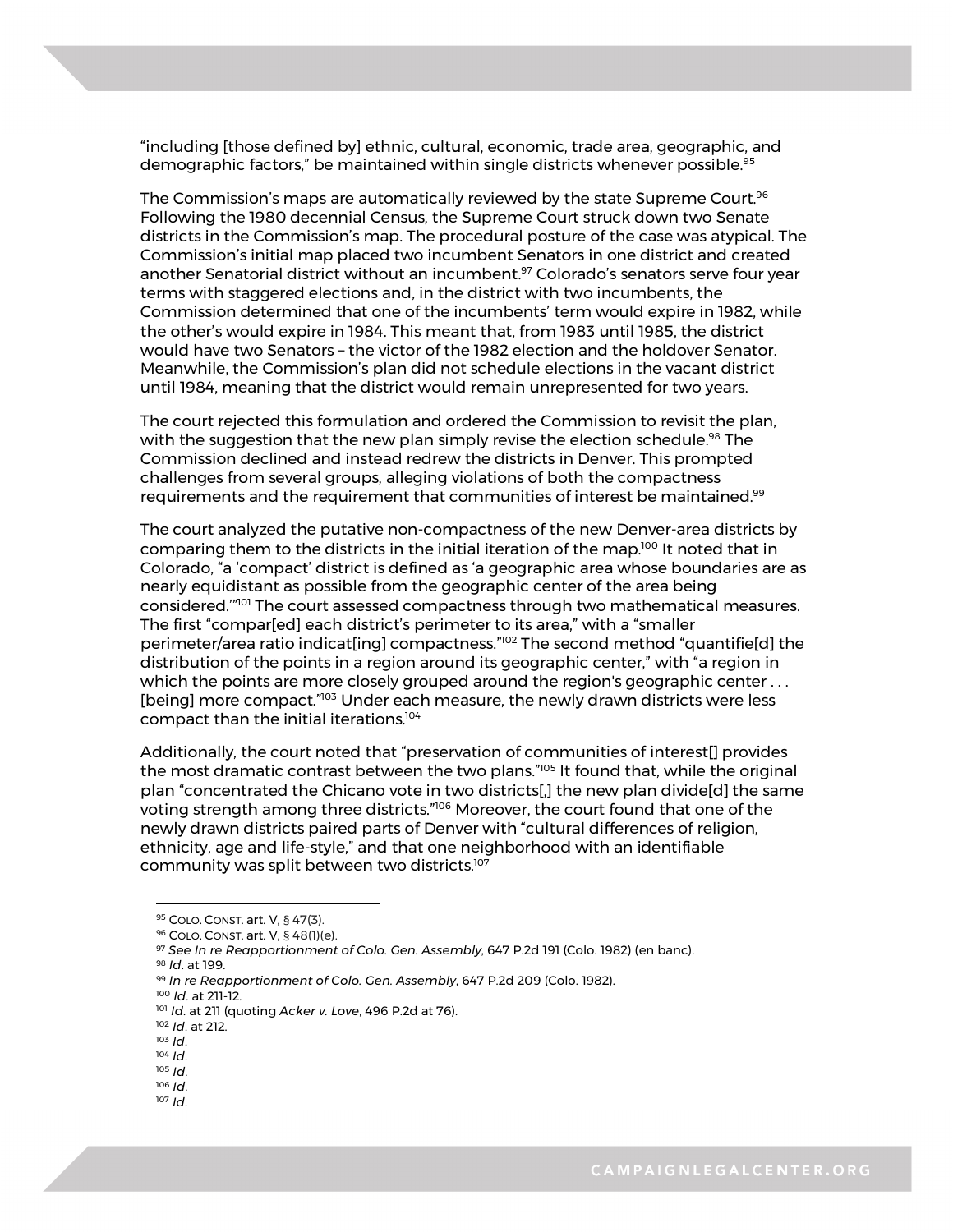Much of the court's analysis compared the two plans and the court explicitly declined to grant deference to the Commission due to the procedural posture.<sup>108</sup> While the court "recognize[d] that reapportionment is not without political considerations,"109 it reasoned that such "considerations are not among [Colorado's] constitutional criteria and the Commission may not allow them to outweigh the constitutional criteria." In this case, the court found that the Commission had subverted constitutional criteria to political factors, rendering the new maps unconstitutional.<sup>110</sup> The court specifically pointed to the fact that the Commission approved these maps on a six-to-five party line vote, "corroborat[ing] the partisan political nature of the Commission's action."111

#### **Rhode Island – Compactness (1980s)**

Rhode Island's Constitution requires that State General Assembly and State Senate districts be "as compact in territory as possible."112 The state's Supreme Court has explained that compactness in Rhode Island refers to "effective representation" and not to geography or geometry:

While a division into tightly packed districts with regular lines might literally satisfy the constitutional requirement, our state with its irregular boundaries, its bays and its inlets, its islands, its rivers and lakes and its many other geographical features is obviously not susceptible to being divided into circular planes or squares.

…

The term 'compact' then, as it is used in the constitution, has reference to a principle, rather than to a definition, and has meaning only within an appropriate factual context. Its origins as a constitutional requirement lie in an intention to provide an electorate with effective representation rather than with a design to establish an orderly and symmetrical geometric pattern of electoral districts.<sup>113</sup>

Both state and federal courts have relied on the state's compactness requirement to strike down partisan gerrymanders. In *Licht v. Quattrocchi*, plaintiffs challenged the post-1980 Census decennial redistricting of the state's Senate Districts.<sup>114</sup> Although Rhode Island's Constitution does not mandate contiguity, the court viewed a lack of contiguity as indicative of non-compactness.115 As such, the court held several districts unconstitutional because they "unnecessarily and improperly crossed natural boundaries and violated the principle of contiguity for impermissible purposes."116 The Supreme Court's opinion in *Licht* was a brief affirmance of the trial court's decision that does not provide much insight. The trial court in the case had found that "plaintiffs had proven, beyond a reasonable doubt, that the districts had been crafted to achieve a political gerrymander, and the challenged districts were either not compact, not

- <sup>110</sup> *Id*.
- <sup>111</sup> *Id*.
- <sup>112</sup> R.I. CONST. art. VIII, § 1.

<sup>115</sup> *Id*.

<sup>&</sup>lt;u>.</u> <sup>108</sup> *Id*. at 211.

<sup>109</sup> *Id*. at 213.

<sup>16</sup> <sup>114</sup> 449 A.2d 887 (R.I. 1982) <sup>113</sup> *Op. to the Governor*, 221 A.2d 799, 802 (R.I. 1966).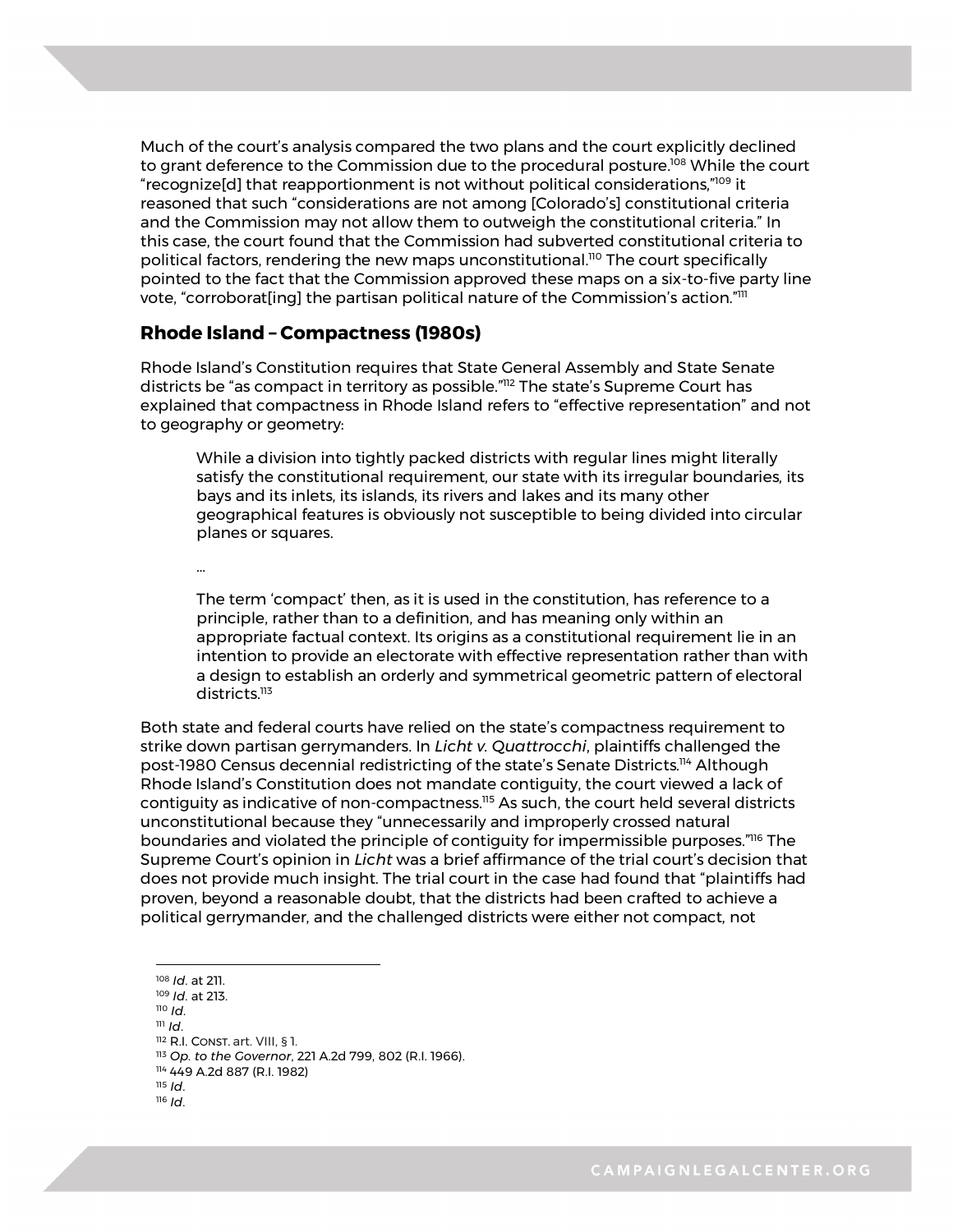contiguous, or both."117 The trial court had struck down the map because it was drawn "without a rational or legitimate basis, was not enacted in good faith, and was not free from the taint of arbitrariness or discrimination," and traditional boundaries were eliminated "for no rational or legitimate reason, but for the prohibited political purpose of protecting some incumbents while punishing others."<sup>118</sup>

In a federal court case striking down the state's Senate maps, the federal court read Rhode Island state precedent to establish a two-part test: "First, it must be determined whether district lines deviate from natural, historical, geographical and political lines. Second, assuming that such a deviation exists, it must be justified by rational and legitimate considerations, made in good faith, and free from any taint of arbitrariness or discrimination."119 The court found "no legitimate, nondiscriminatory explanation" for some areas of the map and found that "the only plausible explanation of the defendants' proposed [ ] district lines . . . is that they were drawn for a specific political purpose. . . . to preserve the senatorial seats of incumbents favorable to the democratic leadership and punish incumbents critical of that leadership."120 As such, it struck down the maps based on its interpretation of state law.

Subsequently, the state's Supreme Court clarified the way in which state courts should approach claims of non-compactness, seemingly rejecting the federal court's approach and endorsing greater deference to the legislature. First in *Holmes v. Farmer<sup>121</sup>* and again more than two decades later in *Parella v. Montalbano*, the state court explained that "the compactness clause is violated 'only when a reapportionment plan creates districts solely for political considerations, without reference to other policies, in such a manner that the plan demonstrates a complete abandonment of any attempt to draw equal, compact and contiguous districts.'"122 The court has also made clear that plaintiffs challenging the compactness of a map bear the burden throughout the case and must show beyond a reasonable doubt that compactness was sacrificed to impermissible political considerations.<sup>123</sup> Together, these cases strongly suggest that the Rhode Island courts' departure from previous willingness to strike down maps or, at the very least, the federal court's interpretation of prior state court precedent.

#### **Iowa – Compactness (1970s)**

Iowa's Constitution requires that each state House and Senate district "be of compact and contiguous territory."<sup>124</sup> Following the 1970 round of redistricting, a group of lowa voters successfully contended that the legislature's proposed maps "sacrifice[d] compactness as a requirement for legislative districts in order to protect incumbency and provide partisan political advantage."<sup>125</sup>

The Iowa Supreme Court read the compactness requirement "to mean as compact as practicable, having proper regard for equality of population between the several districts,"126 noting that "[t]he goal of any apportioning authority must be to provide for

<sup>117</sup> *Parella*, 899 A.2d at 1244-45 (R.I. 2006) (describing the *Licht* trial court's decision).

<sup>118</sup> *Id*. 119 *Farnum v. Burns*, 561 F. Supp. 83, 91 (D.R.I. 1983).

<sup>120</sup> *Id*.

<sup>121</sup> 475 A.2d 976 (R.I. 1984).

<sup>122</sup> 899 A.2d at 1252 (quoting *Holmes*, 475 A.2d at 986).

<sup>123</sup> *Id*. at 1232-33.

<sup>124</sup> IOWA CONST. art. III, § 34.

<sup>125</sup> In re Legislative Districting of Gen. Assembly, 193 N.W.2d 784, 786 (Iowa 1972).

<sup>126</sup> *Id.* at 790.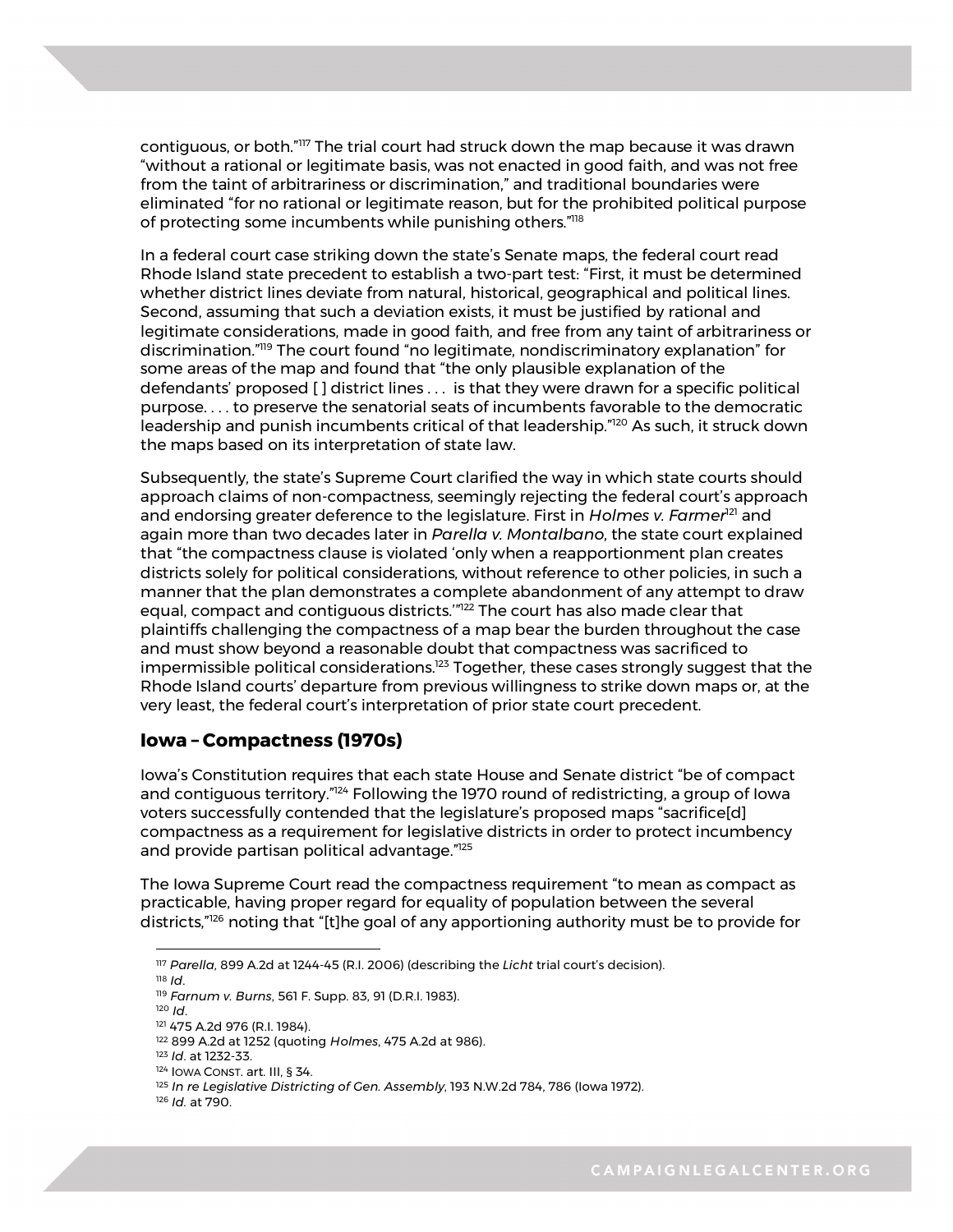equality of population and territorial compactness as nearly as practicable."<sup>127</sup> The court's view of compactness was visual and geometrical, as it began its assessment by noting the "strange shapes" of districts.<sup>128</sup> The court indicated that challenges under the compactness clause include a burden shifting: once the court noted the "strange shapes" of some districts, "respondent had the burden of proof and he failed to sustain the burden to show why the legislature could not comply with the compactness requirement," because "[n]othing appear[ed] to indicate the strange shapes [were] necessitated by considerations of population equality or result[ed] from unfeasibility."129

The opinion did not make precisely clear whether, in justifying non-compactness, the legislature may point to factors other than population equality – *i.e.* whether other factors would render less-than-maximally-compact districts unconstitutional. The court favorably cited the federal Supreme Court's decision in *Burns v. Richardson* for the proposition that "the minimization of [incumbent versus incumbent] contests would not in and of itself be an impermissible consideration,"<sup>30</sup> suggesting that the legislature may permissibly consider non-constitutionalized factors. This, in turn, suggests that districts need not be maximally compact (while still complying with population equality), since a requirement of maximum compactness would render consideration of discretionary factors irrelevant.

At the same time, the opinion suggests that while these discretionary factors may be considered, they do not justify non-compactness. In this case, while the consideration of incumbency might have been permissible in some circumstances, "where, as here, a conscious effort is obviously present to devise and propose a plan which the legislature would adopt because it would protect the individual legislators at the polls, and districts lacking population equality or compactness are created for this political purpose, invidiousness is established."131 In short, the legislature may not sacrifice compactness in order to protect incumbents or for other political reasons, even if those factors might otherwise be permissible considerations justifying something short of maximally compact districts.

### **Conclusion**

With continued uncertainty over the ability to successfully litigate partisan gerrymandering in federal courts, state-based partisan gerrymandering claims, such as those discussed in this issue, serve as another method to achieve fair maps across the country. Litigants have the opportunity to breathe new life into long-ignored state constitutional clauses, and voters in states with ballot initiative processes can amend their constitutions to include and clarify the types of provisions that have curbed partisan gerrymandering in the past. If the federal Supreme Court eventually considers partisan gerrymandering non-justiciable, or develops a toothless jurisprudence, then state court litigation and independent redistricting commissions will be the only fortresses standing between American democracy and complete manipulation of district lines for partisan advantage.

<sup>127</sup> *Id*. at 791.

<sup>18</sup> <sup>129</sup> *Id*. <sup>128</sup> *Id*. at 791.

<sup>130</sup> *Id*. at 790 (citing *Burns v. Richardson*, 384 U.S. 73, 89 n.16 (1966)). <sup>131</sup> *Id*.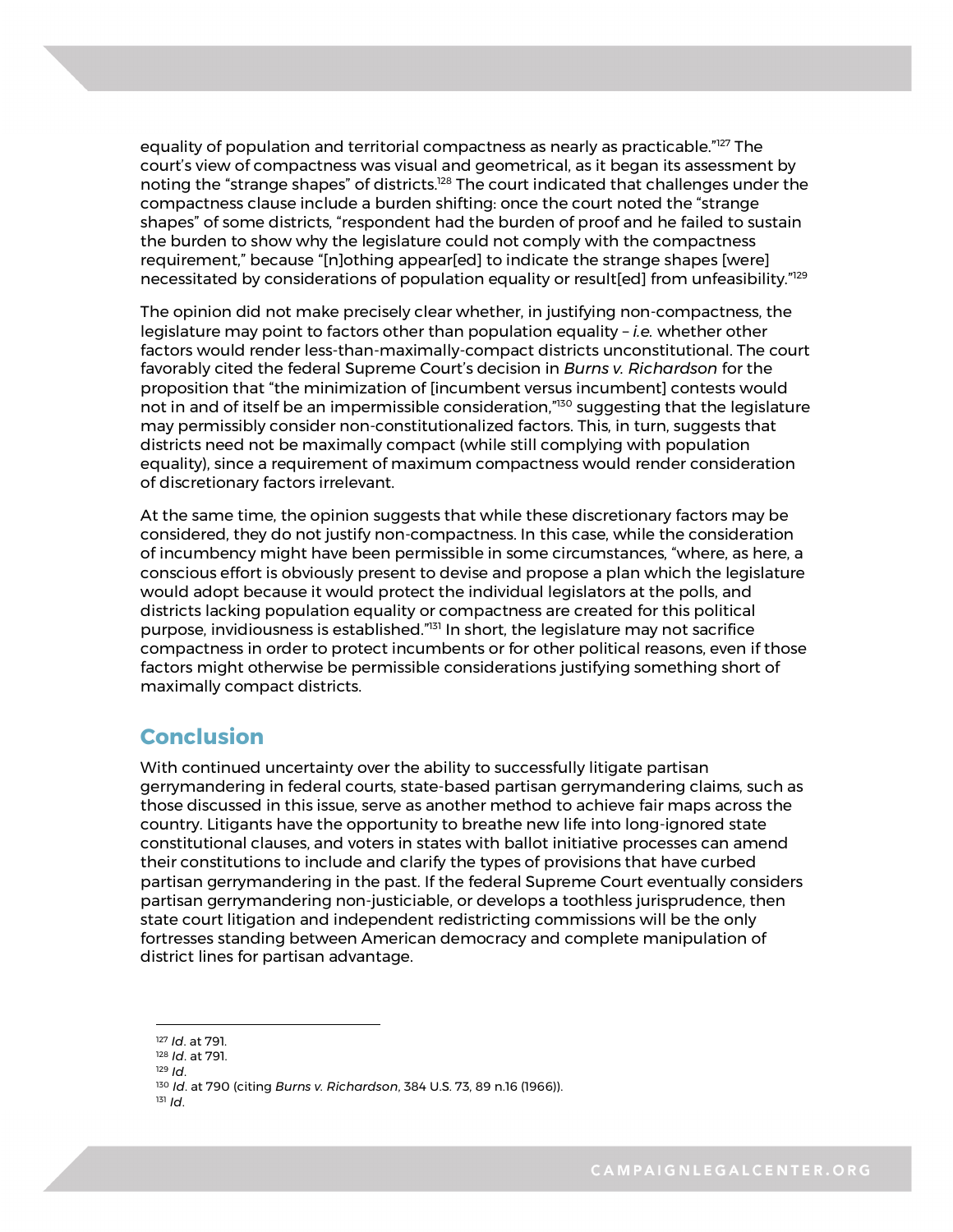## **Appendix**

This table sets out where in each state constitution or statutes there is a provision that could possibly be used for a state partisan gerrymandering claim, like those set out in this issue brief. We make no guarantees that any case will be successful, and only assure you that this table is up to date as of July 2018.

| <b>State</b>       | <b>Equal</b><br><b>Protection</b><br><b>Clause</b> | <b>Freedom of</b><br><b>Expression and</b><br><b>Association</b> | Free, Equal,<br>and Open<br><b>Elections</b> | <b>Compactness</b><br>and/or<br><b>Contiguity</b> | <b>Political</b><br><b>Subdivision</b><br><b>Splits</b> | <b>Prohibition on</b><br><b>Undue</b><br><b>Favoritism</b> |
|--------------------|----------------------------------------------------|------------------------------------------------------------------|----------------------------------------------|---------------------------------------------------|---------------------------------------------------------|------------------------------------------------------------|
| <b>Alabama</b>     |                                                    | Art. I §§ 4, 25                                                  |                                              | Art. IX § 200                                     | Art. IX §§ 198, 199,<br>200                             |                                                            |
| <b>Alaska</b>      | Art. 1, §1                                         | Art. I §§ 5,6                                                    |                                              | Art. VI § 6                                       | Art. VI § 6                                             |                                                            |
| <b>Arizona</b>     | Art. 2, §13                                        | Art. 2 §§ 5, 6                                                   | Art. II,<br>Section 21                       | Art. 4 § 2, pt. 2<br>(14)(C)                      | Art. 4 § 2, pt. 1 (14)                                  | Art. 4 § 2, pt. 1<br>(14)(F)                               |
| <b>Arkansas</b>    | Art. 2,<br>Section 3                               | Art. 2 §§ 4, 6                                                   | Art. 3, § 2                                  | Art. 8 § 3                                        | Art. 8 § 2                                              |                                                            |
| <b>California</b>  | Art. 1, §7                                         | Art. $1 \$ §§ 2(a), 3(a)                                         |                                              | Art. XXI § 2(d)(3)-<br>(5)                        | Art. XXI § 2(d)(4)                                      | Art. $XXI$ § 2(e)                                          |
| <b>Colorado</b>    |                                                    | Art. II §§ 10, 24                                                |                                              | Art. V § 47                                       | Art. V § 47(2)                                          |                                                            |
| <b>Connecticut</b> | Art. 1, §1                                         | Art. 1 §§ 4, 5, 14                                               |                                              | Art. III $§$ 4                                    | Art. III $§$ 4                                          |                                                            |
| <b>Delaware</b>    |                                                    | Art I. § 5, 16                                                   | Art. 1,<br>Section 3                         | Art. II § 2A                                      |                                                         |                                                            |
| <b>Florida</b>     |                                                    | Art. 1 § 4, 5                                                    |                                              | Art. III § 16(a)                                  | Art. III § 20(b)                                        | Art. III §§ 20, 21                                         |
| Georgia            | Art. 1, § 1. Par.<br>2                             | Art. 1 § 1 ¶   V, IX                                             |                                              | Art. III $\S$ II $\P$ II                          |                                                         |                                                            |
| <b>Hawaii</b>      | Art. 1, § 5                                        | Art. 1 § 4, 5                                                    |                                              | Art. IV § 6                                       | Art. IV §§ 4, 5, 6(1)                                   | Art. IV § 6                                                |
| Idaho              | Art. 1, § 2                                        | Art. 1 § 9, 10                                                   |                                              | Art. III $§ 5$                                    | Art. III $§ 5$                                          |                                                            |
| <b>Illinois</b>    | Art. 1, § 2                                        | Art. $1 \, \S \, 4, 5$                                           | Art. 3,<br>Section 3                         | Art. IV $\S 3(a)$                                 |                                                         |                                                            |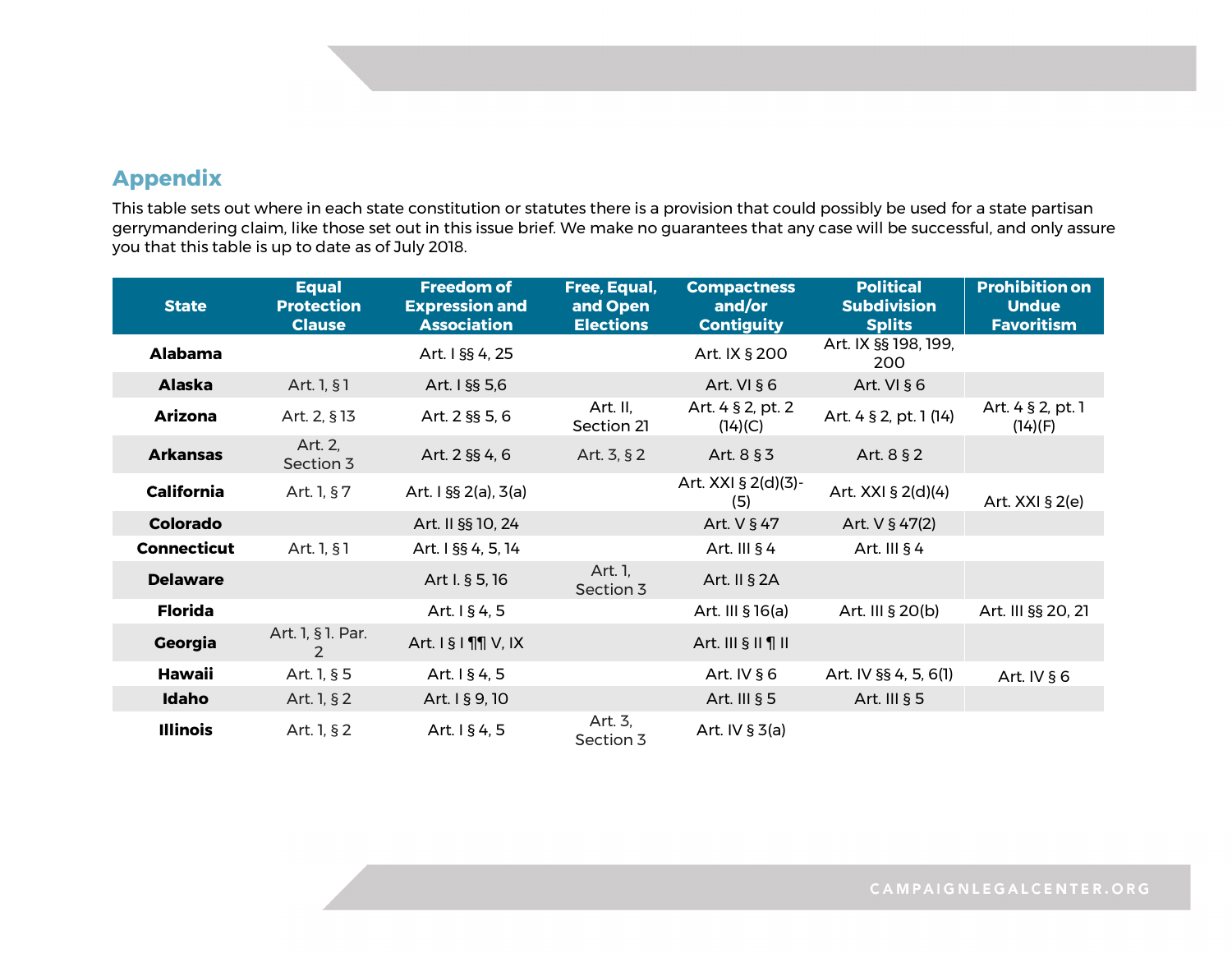| <b>State</b>         | <b>Equal</b><br><b>Protection</b><br><b>Clause</b> | <b>Freedom of</b><br><b>Expression and</b><br><b>Association</b> | Free, Equal,<br>and Open<br><b>Elections</b> | <b>Compactness</b><br>and/or<br><b>Contiguity</b>                | <b>Political</b><br><b>Subdivision</b><br><b>Splits</b> | <b>Prohibition on</b><br><b>Undue</b><br><b>Favoritism</b> |
|----------------------|----------------------------------------------------|------------------------------------------------------------------|----------------------------------------------|------------------------------------------------------------------|---------------------------------------------------------|------------------------------------------------------------|
| <b>Indiana</b>       |                                                    | Art. 1 § 9                                                       | Art. 2,<br>Section 1                         | Art. 4 § 5                                                       |                                                         |                                                            |
| lowa                 |                                                    | Art. $1§ 7$                                                      |                                              | Art. III § 34                                                    | Art. III § 37                                           |                                                            |
| <b>Kansas</b>        | Bill of Rights,<br>$§$ 2                           | Bill of Rights § 3, 11                                           |                                              |                                                                  |                                                         |                                                            |
| <b>Kentucky</b>      | <b>Bill of Rights,</b><br>$\S 3$                   | Bill of Rights, §1                                               | <b>Bill of Rights</b><br>§6                  | § 33                                                             | § 33                                                    |                                                            |
| Louisiana            | Art. 1, § 3                                        | Art. 1 § 7, 9                                                    |                                              |                                                                  |                                                         |                                                            |
| <b>Maine</b>         |                                                    | Art. 1 § 4, 7                                                    |                                              | Art. IV, pt. 1, § 2                                              | Art. IV, pt. 1, § 2;<br>Art. IX § 24(1), 25             |                                                            |
| <b>Maryland</b>      |                                                    | Declaration of<br>Rights Art. 10, 13                             |                                              | Art. III $§$ 4                                                   | Art. III $§$ 4                                          |                                                            |
| <b>Massachusetts</b> |                                                    | Articles of<br>Amendment LXXVII:<br>Pt. I Art. XIX               | Art. 1,<br>Section 9                         | Articles of<br>Amendment<br>Art. CI Section 1,<br>$\mathfrak{p}$ | Articles of<br>Amendment Art.<br>CI                     |                                                            |
| <b>Michigan</b>      | Art. 1, § 2                                        | Art. 1 § 3, 5                                                    |                                              | Art. IV § 3                                                      | Art. IV §§ 3, 2                                         |                                                            |
| <b>Minnesota</b>     |                                                    | Art. $1§ 3$                                                      |                                              | Art. IV $§ 3$                                                    | Art. IV $§ 3$                                           |                                                            |
| <b>Mississippi</b>   |                                                    | Art. III § 11, 13                                                |                                              | Art. XIII § 254                                                  | Art. III § 7                                            |                                                            |
| <b>Missouri</b>      | Art. 1, § 2                                        | Art. 1 § 8, 9                                                    | Art. 1,<br>Section 25                        | Art. III § 2                                                     | Art. 3 §5                                               |                                                            |
| <b>Montana</b>       | Art. 2, §4                                         | Art. 2 §6, 7                                                     | Art. 2,<br>Section 13                        | Art. 5 §14(1)                                                    |                                                         |                                                            |
| <b>Nebraska</b>      | Art. 1, § 3                                        | Art. 1 §5, 19                                                    |                                              | Art. 3 §5                                                        |                                                         |                                                            |
| <b>Nevada</b>        |                                                    | Art. 1 §9, 10                                                    |                                              |                                                                  |                                                         |                                                            |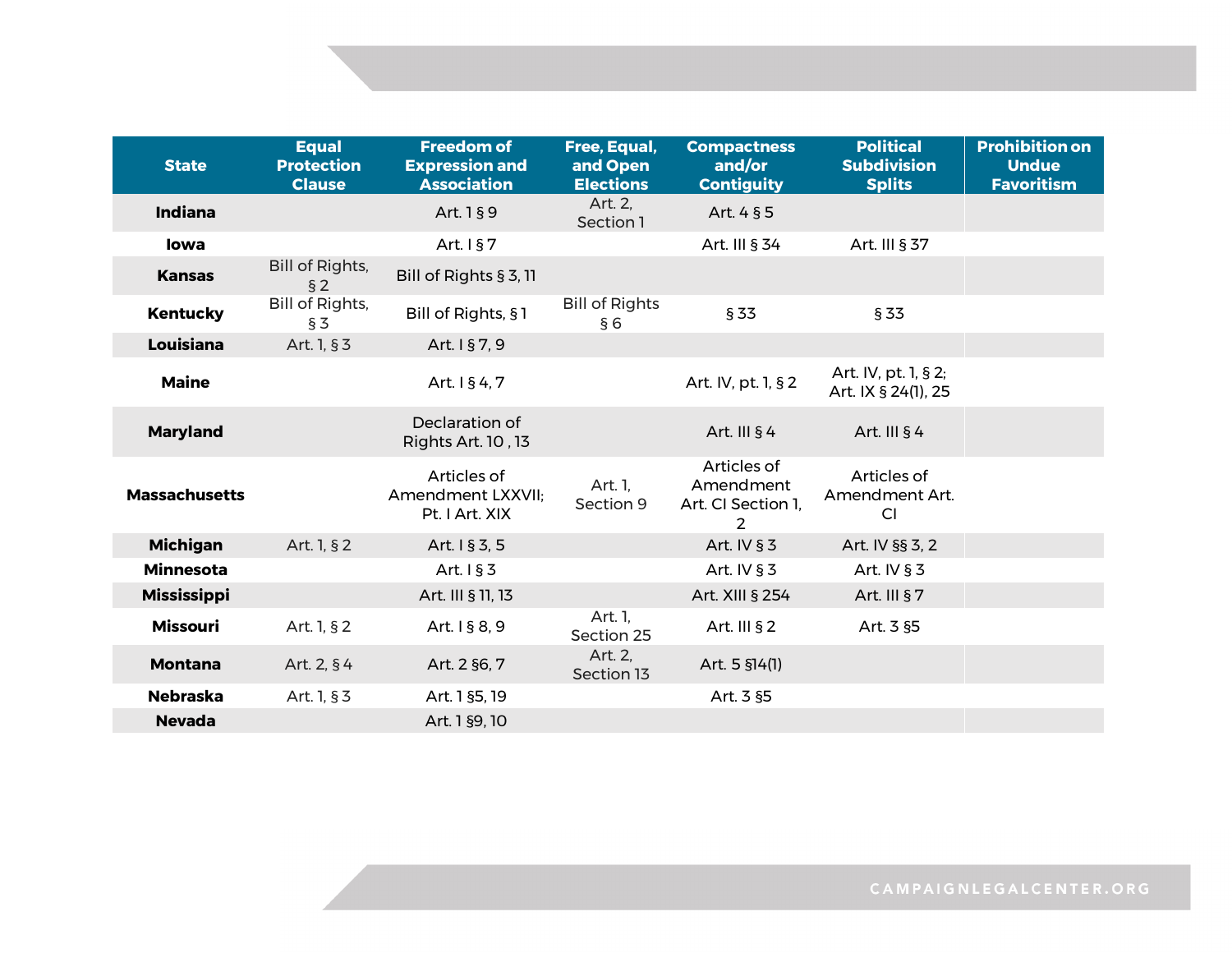| <b>State</b>          | <b>Equal</b><br><b>Protection</b><br><b>Clause</b> | <b>Freedom of</b><br><b>Expression and</b><br><b>Association</b> | Free, Equal,<br>and Open<br><b>Elections</b> | <b>Compactness</b><br>and/or<br><b>Contiguity</b> | <b>Political</b><br><b>Subdivision</b><br><b>Splits</b>               | <b>Prohibition on</b><br><b>Undue</b><br><b>Favoritism</b> |
|-----------------------|----------------------------------------------------|------------------------------------------------------------------|----------------------------------------------|---------------------------------------------------|-----------------------------------------------------------------------|------------------------------------------------------------|
| <b>New Hampshire</b>  | Art. 1, § 11                                       | Bill of Rights, Art. 22,<br>32                                   | Art. 1,<br>Section 11                        | Pt. 2 House of<br>Representatives,<br>Art. 11     | House of<br>Representatives,<br>Arts. 9, 11; Senate,<br>Arts. 26, 26a |                                                            |
| <b>New Jersey</b>     |                                                    | Art. 1 §6, 18                                                    |                                              | Art. 4 §2(1)                                      | Art. 4 §2(1)                                                          |                                                            |
| <b>New Mexico</b>     |                                                    | Art 2. §17                                                       | Art. 2,<br>Section 8                         |                                                   |                                                                       |                                                            |
| <b>New York</b>       | Art. 1, § 11                                       | Art. 1 §9(1), 8                                                  |                                              | Art. $3 \frac{64}{c}(3)-(4)$                      | Art. $3$ §§ 4(a),<br>4(c)(5)                                          | Art. $3 \frac{6}{4}$ (c)                                   |
| <b>North Carolina</b> |                                                    | Art. 1 §12, 14                                                   | Art. 1,<br>Section 10                        | Art. 2 §§ 2, 3, 5(2)                              | Art. 2 §§ 3(3), 5(3)                                                  |                                                            |
| <b>North Dakota</b>   |                                                    | Art. 1 §4, 5                                                     |                                              | Art. 4 §2                                         |                                                                       |                                                            |
| Ohio                  | Art. 1, § 1                                        | Art. 1 §3, 11                                                    |                                              | Art. 11 §3 (B)(3),<br>(D)(1), (E), \$4(A)         | Art. 11 §3                                                            | Art. 1 §6                                                  |
| <b>Oklahoma</b>       |                                                    | Art. 2 §3, 22                                                    | Ar. III,<br>Section 5                        |                                                   | Art. 5 §§ 9A, 10A                                                     |                                                            |
| Oregon                | Art. 1, §20                                        | Art. 1 §8, 26                                                    | Art. 2,<br>Section 1                         | Art. 4 §7                                         | Art. 4 §7                                                             |                                                            |
| <b>Pennsylvania</b>   |                                                    | Art. 1 §7, 20                                                    | Art. 1,<br>Section 5                         | Art. 7 § 9                                        | Art. 2 §16                                                            |                                                            |
| <b>Rhode Island</b>   | Art. 1, § 2                                        | Art. 1 §20, 21                                                   |                                              | Art. 7 §1; Art. 8 §1                              |                                                                       |                                                            |
| <b>South Carolina</b> | Art. 1, § 3                                        | Art. 1 §2                                                        | Art. 1,<br>Section 5                         |                                                   | Art. 3 §3                                                             |                                                            |
| <b>South Dakota</b>   |                                                    | Art. 6 §4, 5                                                     | Art. 7, § 1                                  |                                                   |                                                                       |                                                            |
| <b>Tennessee</b>      |                                                    | Art. 1 §19, 23                                                   | Art. 1,<br>Section 5                         |                                                   | Art. 2 §§ 4, 5, 6                                                     |                                                            |
| <b>Texas</b>          | Art. 1, Section<br>3a                              | Art. 1 §8, 27                                                    |                                              | Art. 3 §25-26                                     | Art. 3 §26                                                            |                                                            |